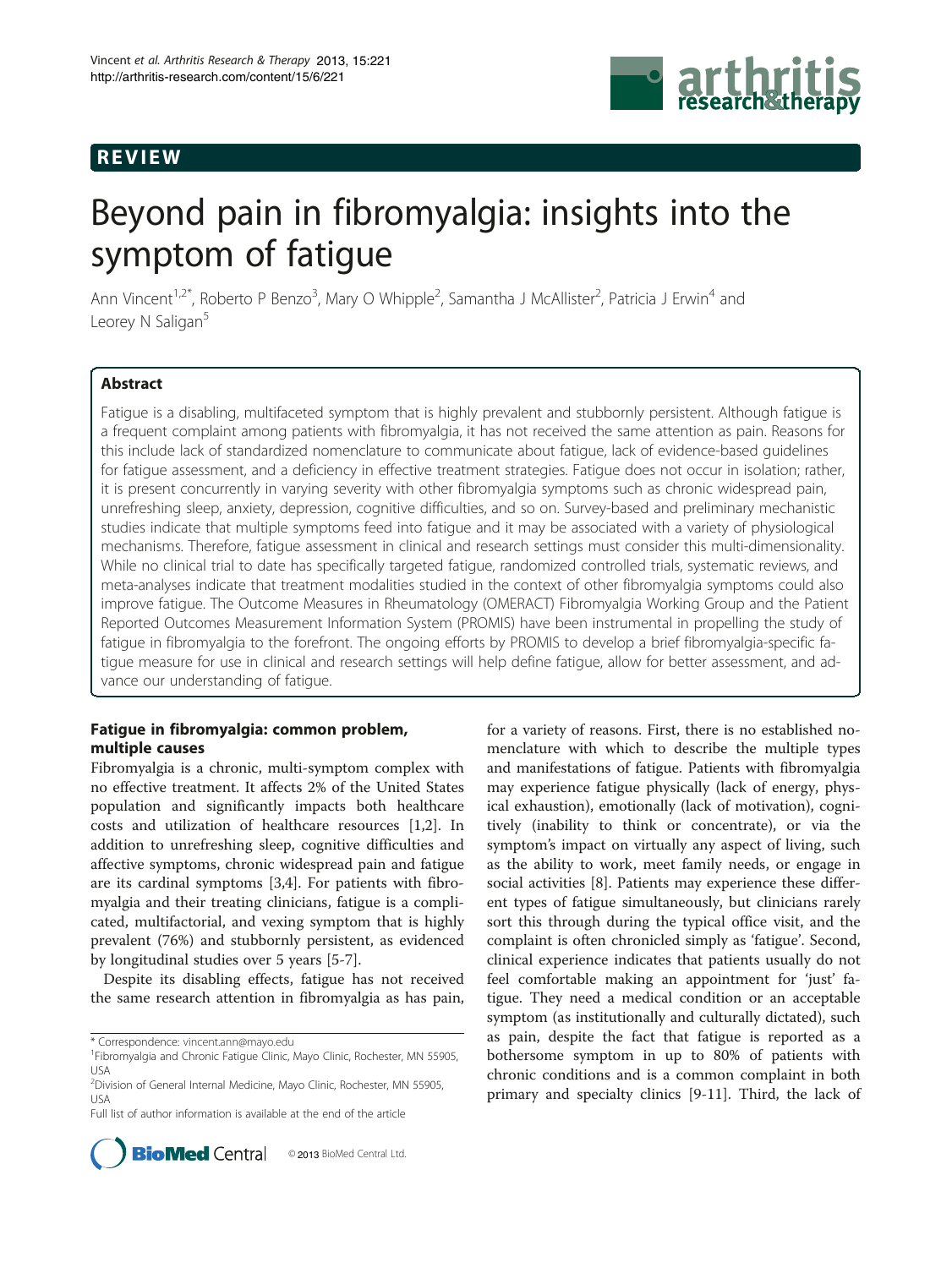<span id="page-1-0"></span>understanding of the mechanisms of fatigue contributes to poor assessment and treatment strategies, and may make providers wary of broaching the topic in a clinical encounter.

Fortunately, two recent initiatives, the Outcome Measures in Rheumatology (OMERACT) [\[12](#page-10-0)-[15](#page-10-0)] and the Patient Reported Outcomes Measurement Information System (PROMIS) [[16\]](#page-10-0), are helping to move the study of fatigue in fibromyalgia forward. OMERACT organized focus groups and Delphi studies of both patients with fibromyalgia and physician experts that have resulted in important recommendations for assessment and treatment of fatigue. First among these was the ranking of fatigue, pain, sleep, quality of life, mood, and cognition as the most relevant symptoms in fibromyalgia, and second, the recommendation that fatigue be assessed in all clinical trials of fibromyalgia. PROMIS, an initiative of the National Institutes of Health, developed item response theory-based banks to assess symptoms such as fatigue, pain, and sleep, as well as quality of life measures. The goal of this initiative was to 1) create measures that are valid, reliable, and generalizable for clinical outcomes that are important to patients, 2) reliably assess patient response to interventions, and 3) inform treatment modifications. The PROMIS Fatigue Item Bank (PROMIS-FIB) contains 95 items that

evaluate the spectrum of fatigue from mild subjective feelings of tiredness to an overwhelming, debilitating, and sustained sense of exhaustion that interferes with activities of daily living, family, and social roles [\[17](#page-10-0)]. The assessment categories are divided into the experience (frequency, duration, and intensity) and impact of fatigue on physical, mental, and social activities. Work is currently underway to assess the psychometric properties of the PROMIS-FIB and develop a brief fibromyalgiaspecific measure for clinical and research purposes.

The objectives of this narrative review are to 1) provide a general overview of the current knowledge of fatigue in the context of fibromyalgia, 2) suggest a rationale for assessment of fatigue, and 3) describe nonpharmacological and pharmacological management modalities studied in the context of fibromyalgia that also improve fatigue. While this is not a systematic review, this critical narrative review may guide clinical decisions when faced with a fatigued patient with fibromyalgia.

# Search strategy

The search was performed using Ovid MEDLINE, Ovid EMBASE, and EBSCO CINAHL (Cumulative Index of Nursing and Allied Health Literature), covering 2000 through May 2013. The search strategy used controlled vocabulary (subject headings) and text words in the title

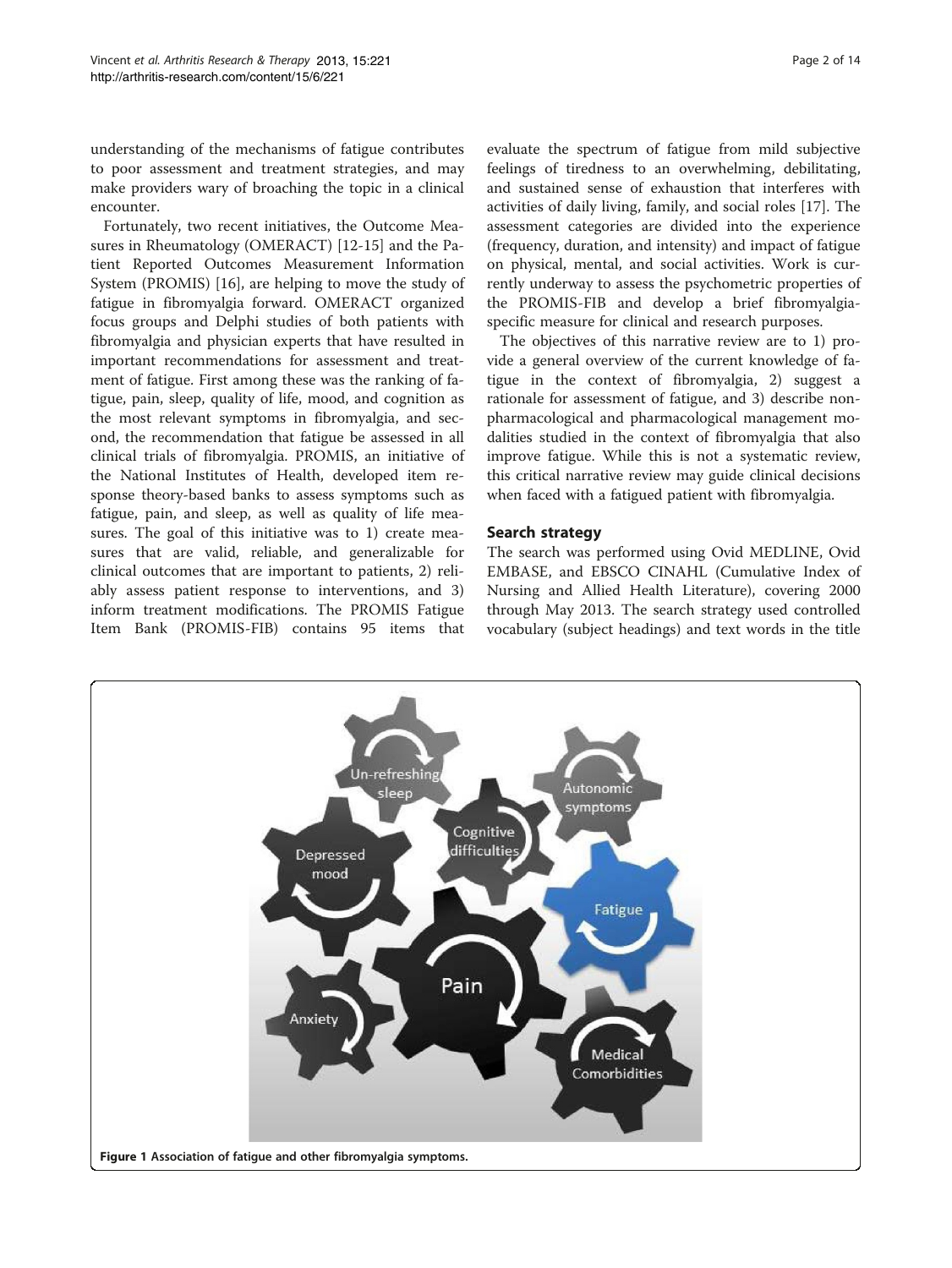<span id="page-2-0"></span>and/or abstract - fibromyalgia, fatigue and synonyms related to fatigue (for example, weakness, tiredness, exhaustion, stiffness, depression). The results were limited to English, publication format (review, meeting abstract) and study designs (trials, cohort studies, systematic reviews), yielding a total of 644 unique publications.

# Fatigue characteristics: qualitative research

Results of qualitative studies provide insights into the encumbrance that fatigue inflicts on patients with fibromyalgia and the concomitant problem of articulating to their doctors what is wrong. Patients with fibromyalgia describe fatigue as 'an inescapable or overwhelming feeling of profound physical tiredness', 'weakness in the muscles', 'an uncontrollable, unpredictable constant state of never being rested', 'a ghastly sensation of being totally drained of every fiber of energy', 'not proportional to effort exerted', 'not relieved by rest', 'having to do things more slowly', and 'an invisible foe that creeps upon them unannounced and without warning' [[8](#page-10-0),[18](#page-10-0),[19](#page-10-0)]. Patients also report that fatigue is interwoven, influenced, and intensified by pain, and is sometimes more severe than

pain [[18\]](#page-10-0). Although fatigue is reported by both men and women with fibromyalgia, one study demonstrated that men had less fatigue compared to women and a second study reported that men tend to focus more on pain and women on fatigue [[8,20](#page-10-0)].

# Fatigue correlates: insights into etiology

The key symptoms of fibromyalgia - pain, fatigue, unrefreshing sleep, dyscognition, and depressed mood - do not occur in isolation. Rather, they often present concurrently, in varying severity, and are intertwined with and influence each other (Figure [1](#page-1-0)). Indeed, studies demonstrate that chronic persistent pain (both from abnormal central sensitization and maintenance of nociceptive pain from peripheral pain generators), poor sleep quality (subjective report and objective measures), depressed mood, anxiety, or combinations of these are associated with fatigue [\[21](#page-10-0)-[23\]](#page-10-0) (Table 1). In addition to common fibromyalgia symptoms, clinical characteristics (for example, body mass index), health behaviors (for example, physical activity levels), and psychological variables (for example, negative affect, catastrophizing, affect regulation),

# Table 1 Correlates of fatigue

| Correlate                 | Design and sample                                           | <b>Direction</b>                                                        |  |  |  |
|---------------------------|-------------------------------------------------------------|-------------------------------------------------------------------------|--|--|--|
| Pain                      | 4 cross-sectional [5,31-33]                                 | Positive                                                                |  |  |  |
|                           |                                                             | 6 longitudinal (5 months, 30 days, 10 days, 6 days) [21,22,28,29,34-36] |  |  |  |
| Sleep duration            | 1 longitudinal (30 days) [34]                               | Negative                                                                |  |  |  |
| Sleep quality             | 2 longitudinal (6 days, 3 days) [21,37]                     | Negative                                                                |  |  |  |
| Sleep disturbance         | 1 cross-sectional [5]                                       | Positive                                                                |  |  |  |
|                           | 1 longitudinal (30 days) [29,35]                            |                                                                         |  |  |  |
| Anxiety and depression    | 5 cross-sectional [5,31,38-40]                              | Positive                                                                |  |  |  |
|                           | 4 longitudinal (5 months, 30 days, 6 days) [21,22,29,34,35] |                                                                         |  |  |  |
| Tenderness                | 2 cross-sectional [5,38]                                    | Positive                                                                |  |  |  |
| <b>Stiffness</b>          | 1 cross-sectional [33]                                      | Positive                                                                |  |  |  |
|                           | 1 longitudinal (10 days) [28]                               |                                                                         |  |  |  |
| Disability                | 2 cross-sectional [5,33]                                    | Positive                                                                |  |  |  |
| Cognitive complaints      | 1 cross-sectional [41]                                      | Positive                                                                |  |  |  |
| Gastrointestinal distress | 1 cross-sectional [5]                                       | Positive                                                                |  |  |  |
| Negative events           | 1 longitudinal (30 days) [35]                               | Positive                                                                |  |  |  |
| Positive events           | 1 longitudinal (30 days) [35]                               | Negative same day, positive following day                               |  |  |  |
| Positive affect           | 1 cross-sectional [42]                                      | Negative                                                                |  |  |  |
|                           | 1 longitudinal (30 days) [29]                               |                                                                         |  |  |  |
| Negative affect           | 1 longitudinal (30 days) [29]                               | Positive                                                                |  |  |  |
| Internal locus of control | 1 cross-sectional [43]                                      | Negative                                                                |  |  |  |
| External locus of control | 1 cross-sectional [43]                                      | Negative                                                                |  |  |  |
| <b>Emotional distress</b> | 1 longitudinal (30 days) [36]                               | Positive                                                                |  |  |  |
| Fibromyalgia severity     | 2 cross-sectional [5,44]                                    | Positive                                                                |  |  |  |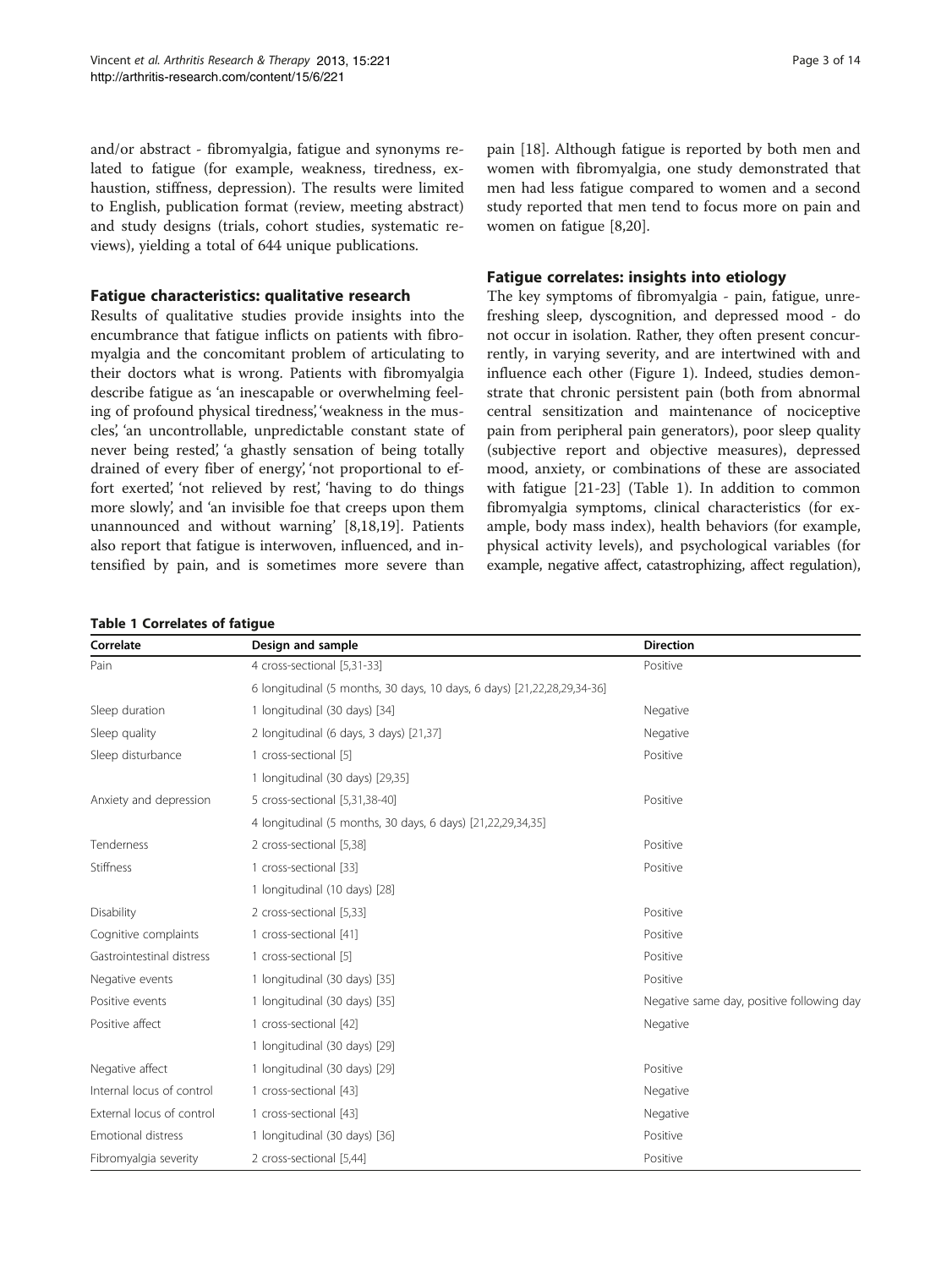<span id="page-3-0"></span>also demonstrate strong associations with fatigue [\[22-27](#page-10-0)] (Table [1](#page-2-0)). In addition to cross-sectional associations, diurnal rhythmicity and lag relationships have also been demonstrated between fatigue and other fibromyalgia symptoms (particularly pain, stiffness, and affect), suggesting that one variable can influence or predict the others [[28,29](#page-10-0)]. Appreciating these associations is important in fatigue assessment because daily assessment of fatigue may uncover lag relationships with other symptoms, providing avenues for intervention. Collectively, these studies indicate that many symptoms feed into fatigue and the implication of this finding, for both clinical practice and research, is that fatigue assessment must consider this multi-dimensionality. This is not unlike pain in fibromyalgia, which is increasingly demonstrated to be multidimensional, with contributions from central pain, peripheral musculoskeletal pain generators, and neuropathic pain, among other pathways [\[30\]](#page-10-0).

The association of objective tests assessing the hypothalamic-pituitary-adrenal axis, hypothalamic-pituitarygonadal axis, and corticotropin releasing factor in the cerebrospinal fluid with fatigue have been negative or inconclusive [[38](#page-10-0),[45](#page-11-0),[46](#page-11-0)]. However, preliminary studies indicate that histological characteristics of skeletal muscle, such as muscle fiber distribution and capillary density, may be correlated with post-exertional malaise [\[47](#page-11-0)]. More recently, genomic studies have sought to identify possible physiologic pathways to explain the symptoms experienced by patients with fibromyalgia. Gene expression studies suggest the significant role of the catechol-O-methyltransferase, cytokine, adrenergic, dopamine, glucocorticoid and mineralocorticoid receptors, iron channel receptors and serotonin transporter in developing and maintaining the symptom complex [\[48,49](#page-11-0)]. However, most of the early studies were conducted using pre-selected gene single nucleotide polymorphisms, which may introduce selection bias in assuming the disease etiology of fibromyalgia. One recent study investigating whole genome expression in patients with fibromyalgia with fatigue found an upregulation of centromere protein K (CENPK) and heat shock protein 90 kDa alpha (cytosolic, class A member 1 (HSP90AA1)) genes in fibromyalgia subjects when compared with age- , gender-, and race-matched healthy controls [[50\]](#page-11-0). These genes are associated with glucocorticoid receptor signaling and the protein ubiquitination pathway (GIN1, GRAMD1C, ZNF880, NFYB, CENPK, CA1, and TNS1) [[51\]](#page-11-0). Impairment of the ubiquitination pathways has been demonstrated to be associated with neurodegenerative

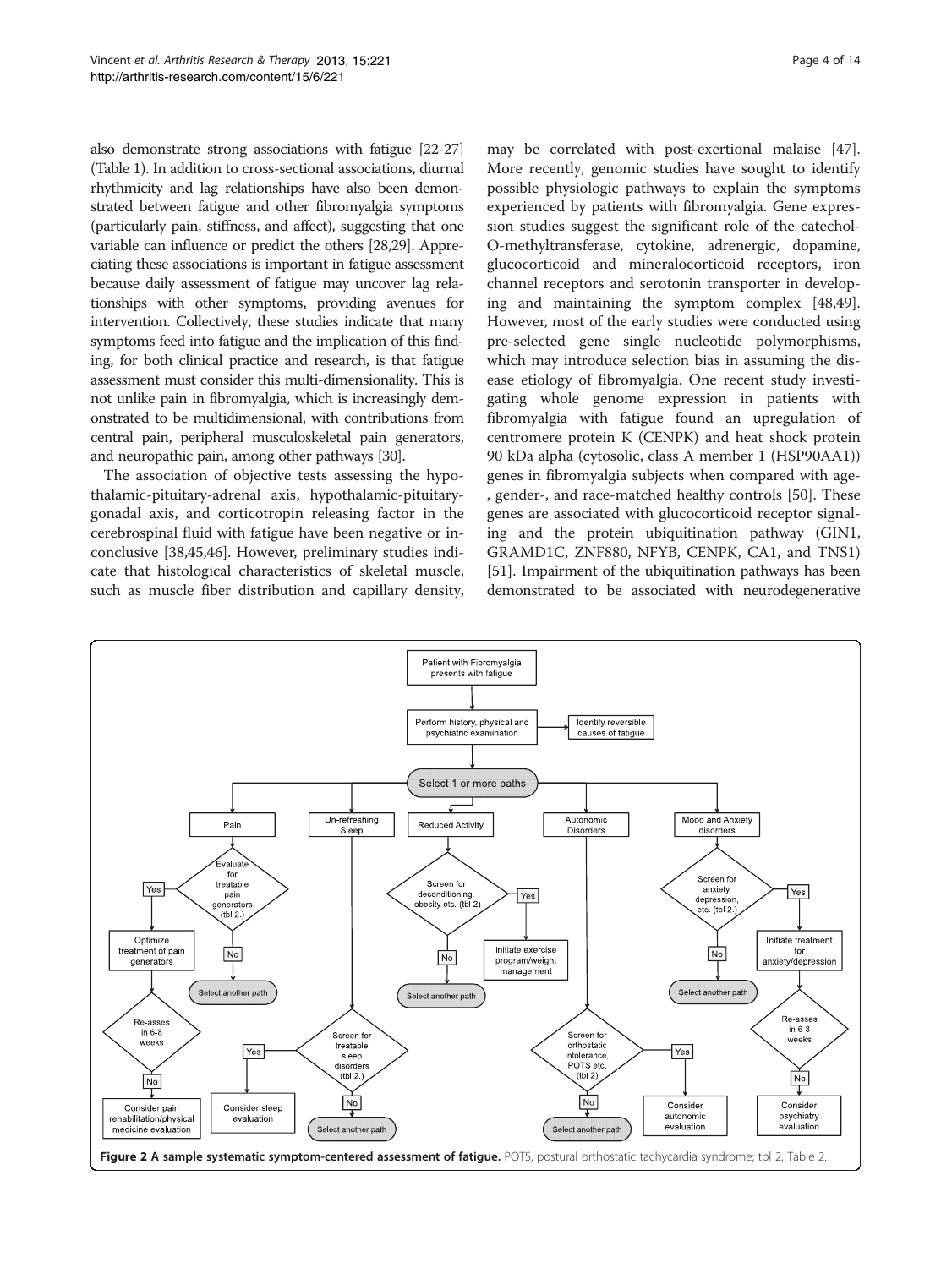| Symptom              | Sample assessment tools                     | <b>Conditions to consider</b>             | <b>Objective tests</b>              |
|----------------------|---------------------------------------------|-------------------------------------------|-------------------------------------|
| Activity intolerance | BPI pain interference [53]                  | Deconditioning                            | 6 minute walk test                  |
|                      | MFI reduced activity [54]                   | Obesity                                   | Cardiopulmonary exercise test       |
|                      |                                             |                                           | 30-second chair-stand test          |
|                      | SF-36 role emotional, role physical [55,56] | Neuromuscular disorder                    | Body mass index                     |
| Affective            | GAD-7 [57]                                  | Anxiety disorder                          |                                     |
|                      | PHQ-9 [58]                                  | Generalized anxiety disorder              |                                     |
|                      | <b>HADS</b> [59]                            | Depression                                |                                     |
|                      | CES-D [60]                                  | Dysthymia                                 |                                     |
|                      |                                             | Somatoform disorder                       |                                     |
| Autonomic            | ASP-31 [61]                                 | Orthostatic intolerance                   | Thermoregulatory sweat test         |
|                      |                                             | Autonomic neuropathies                    | Autonomic reflex screen             |
|                      |                                             | Postural orthostatic tachycardia syndrome |                                     |
| Pain                 | BPI [53]                                    | Regional pain syndromes                   | Imaging                             |
|                      | Pain VAS                                    | Neuropathy                                | Electromyography                    |
|                      |                                             | Inflammatory arthritis                    | Laboratory testing for inflammation |
|                      |                                             | Degenerative arthritis                    | Muscle biopsy                       |
|                      |                                             | Headaches                                 | Quantitative sensory testing        |
|                      |                                             | Myopathy                                  |                                     |
| Unrefreshing sleep   | MOS-Sleep [62]                              | Insomnia                                  | Overnight oximetry                  |
|                      | Berlin Sleep Questionnaire                  | Obstructive sleep apnea                   | Polysomnography                     |
|                      | Restless legs screen                        | Restless legs syndrome                    | Actigraphy                          |
|                      |                                             | Periodic limb movement disorder           |                                     |
|                      |                                             | Narcolepsy                                |                                     |
|                      |                                             | Sleep phase disorder                      |                                     |

# <span id="page-4-0"></span>Table 2 Symptom assessment in the clinical setting

ASP-31, Autonomic Symptom Profile-31; BPI, Brief Pain Inventory; CES-D, Center for Epidemiologic Studies Depression Scale; GAD-7, Generalized Anxiety Disorder questionnaire; HADS, Hospital Anxiety and Depression Scale; MFI, Multidimensional Fatigue Inventory; MOS-Sleep, Medical Outcomes Study Sleep Scale; PHQ-9, Patient Health Questionnaire; SF-36, Medical Outcomes Study Short Form-36; VAS, Visual Analogue Scale.

diseases (for example, Alzheimer's and Parkinson's disease) and depression [\[52\]](#page-11-0). Additionally, interferon signaling and interferon regulatory pathways (associated with spinal nociception) distinguished between the pain groups, and dendritic cell maturation (associated with mood) delineated between the catastrophizing groups [\[50\]](#page-11-0). Collectively, these studies suggest that multiple physiological mechanisms may be associated with the symptom of fatigue.

## Fatigue assessment

In the absence of objective biomarkers, assessment of fatigue is guided solely by patient-reported symptoms. Presently, there are no algorithms with which to systematically assess and treat fatigue. As noted, assessment must consider fatigue's multidimensional manifestations. In clinical practice, therefore, evaluation of fatigue must account for both the experience of fatigue, as well as its functional impact, and place these in the context of other symptoms and co-morbidities specific to the particular patient.

The assessment begins with a thorough history and physical examination (to identify reversible causes of fatigue), and a systematic symptom-centered assessment pertaining not only to fatigue but also to pain, sleep, autonomic symptoms, causes of unrefreshing sleep (for example, obstructive sleep apnea, restless leg syndrome), psychiatric disorders, such as depression and anxiety, and inquiry into health behaviors, daily practices, such as physical activity, and dietary habits (Figure [2](#page-3-0)). Table 2 illustrates common fibromyalgia symptoms, sample assessment tools, conditions to consider and suggestions for objective tests to evaluate abnormal symptoms.

In the research setting, in the absence of an objective measure, fatigue in fibromyalgia can only be assessed with validated, self-report questionnaires. Although the OMERACT Fibromyalgia Working Group recommends the assessment of fatigue in all clinical trials of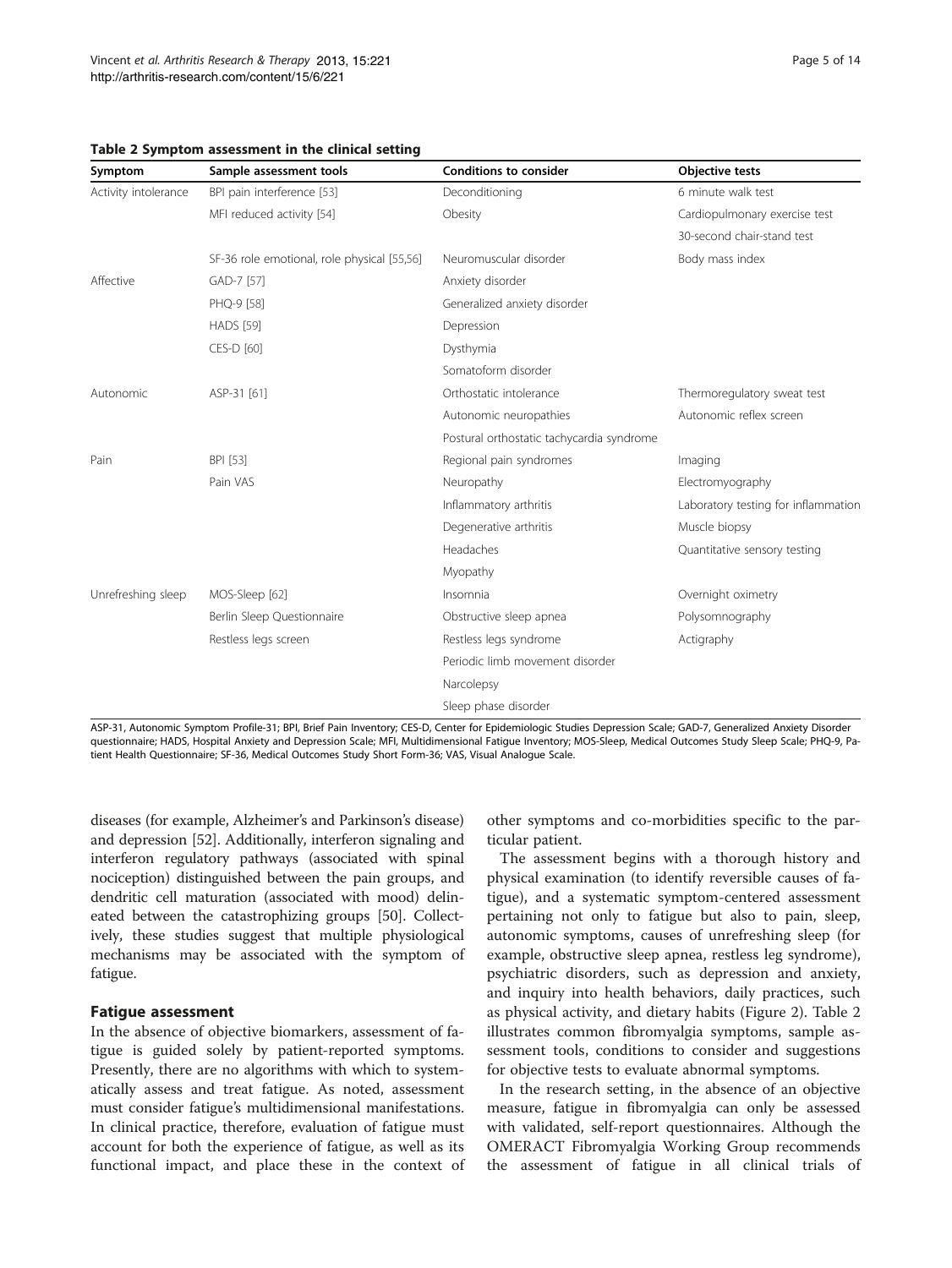| Measure                                                           | <b>Dimensions of fatique</b>                                                                       | Scaling and number of<br>items                                             | <b>Features</b>                                                                                      |
|-------------------------------------------------------------------|----------------------------------------------------------------------------------------------------|----------------------------------------------------------------------------|------------------------------------------------------------------------------------------------------|
| Chalder Fatigue Questionnaire<br>[67, 68]                         | Physical and mental                                                                                | 11 items                                                                   | 2-3 minute administration time                                                                       |
|                                                                   |                                                                                                    | 4-point Likert scale                                                       | $Higher = worse$                                                                                     |
|                                                                   |                                                                                                    |                                                                            | Recall period for the past month                                                                     |
| Checklist Individual Strength                                     | Subjective experience, concentration,<br>motivation, and physical activity                         | 20 items                                                                   | 4-5 minute administration time                                                                       |
| (CIS) [69]                                                        |                                                                                                    | 7-point Likert scale                                                       | $Higher = worse$                                                                                     |
|                                                                   |                                                                                                    |                                                                            | Designed for chronic fatigue syndrome, but<br>also used with fibromyalgia and healthy<br>populations |
|                                                                   |                                                                                                    |                                                                            | Recall period for past 2 weeks                                                                       |
| Fatique Severity Scale (FSS) [70] Physical, social, and cognitive |                                                                                                    | 9 items                                                                    | 2-3 minute administration time                                                                       |
|                                                                   |                                                                                                    | 7-point Likert scale                                                       | $Higher = worse$                                                                                     |
|                                                                   |                                                                                                    |                                                                            | Recall period for the past week                                                                      |
| Medical Outcome Study Short                                       | Energy and vitality                                                                                | 4 items                                                                    | 1-2 minute administration time                                                                       |
| Form-36 (SF-36) Vitality Sub-<br>scale [55,56]                    |                                                                                                    | 6-point (version 1) or 5-point<br>(version 2) Likert scale                 | Higher scores = better                                                                               |
|                                                                   |                                                                                                    |                                                                            | Recall period for the past 4 weeks                                                                   |
| Multidimensional Assessment                                       | Severity, stress, degree of interference<br>with activities of daily living, timing,<br>and global | 16 items                                                                   | 5-8 minute administration time                                                                       |
| of Fatigue (MAF) [64]                                             |                                                                                                    | 10-point rating scales for 1-<br>14, 15 and 16 have 4 ordinal<br>responses | Higher scores = worse                                                                                |
|                                                                   |                                                                                                    |                                                                            | Designed for rheumatoid arthritis, but also<br>used in fibromyalgia                                  |
|                                                                   |                                                                                                    |                                                                            | Recall period for the past week                                                                      |
| Multidimensional Fatique                                          | Global experience and somatic,                                                                     | 20 items                                                                   | 4-5 minute administration time                                                                       |
| Inventory (MFI) [54]                                              | cognitive, affective, and behavioral<br>symptoms                                                   | 5-point Likert scale                                                       | Higher scores = worse                                                                                |
|                                                                   |                                                                                                    |                                                                            | Recall period is stated as 'lately'                                                                  |
| Visual Analogue Scale (VAS)                                       | Any dimension required, typically                                                                  | 1 item                                                                     | <1 minute administration time                                                                        |
|                                                                   | severity or intensity                                                                              | 100 mm horizontal line<br>anchored by two statements                       | Recall period typically 1 week, varies                                                               |

## Table 3 Sample list of questionnaires that have been used in the assessment of fatigue in clinical trials

fibromyalgia, no measure specific to fibromyalgia fatigue has been developed to date [\[12](#page-10-0)]. Fatigue assessment in clinical trials has utilized single item measures (visual analog scale - fatigue), multidimensional fatigue measures (for example, Multidimensional Fatigue Inventory and Multidimensional Assessment of Fatigue), or single items from composite measures, such as the Fibromyalgia Impact Questionnaire - Revised and the Medical Outcomes Study Short Form-36 [\[54,55,63](#page-11-0)-[66\]](#page-11-0) (Table 3). Notably, most of these questionnaires were created for the assessment of fatigue in other chronic disorders such as cancer and rheumatologic conditions and have yet to be validated for fibromyalgia, with the exception of the single-item fatigue visual analog scale [[63](#page-11-0)].

Debate also remains concerning the aspects of fatigue that must be assessed and whether measurement of fatigue requires subsets of questions targeting its separate manifestations (for example, global, somatic, affective, cognitive, and behavioral). Ongoing work from PROMIS and other groups will bring clarity to these issues. Until then, when selecting a fatigue questionnaire, researchers

must consider its purpose. If the questionnaire is to be used as a screening tool, a shorter, single-item measure may be appropriate, or if the need is to evaluate an intervention, a multidimensional scale may be more appropriate.

## Fatigue management

Our current understanding of the pathophysiology of fatigue suggests that its management in patients with fibromyalgia is most successful if developed by a multidisciplinary team with the patient as an equal participant. The treatment program should be individualized, and likely will incorporate combinations of behavioral, pharmacological, and rehabilitative interventions. Management is not aimed at the etiology of fatigue; rather, the focus is on symptoms, contributing factors, and treatment of comorbidities. Clinical experience suggests that a step-wise approach integrating different modalities with periodic assessment is ideal. This approach should be continued until clinically meaningful symptom improvement is achieved.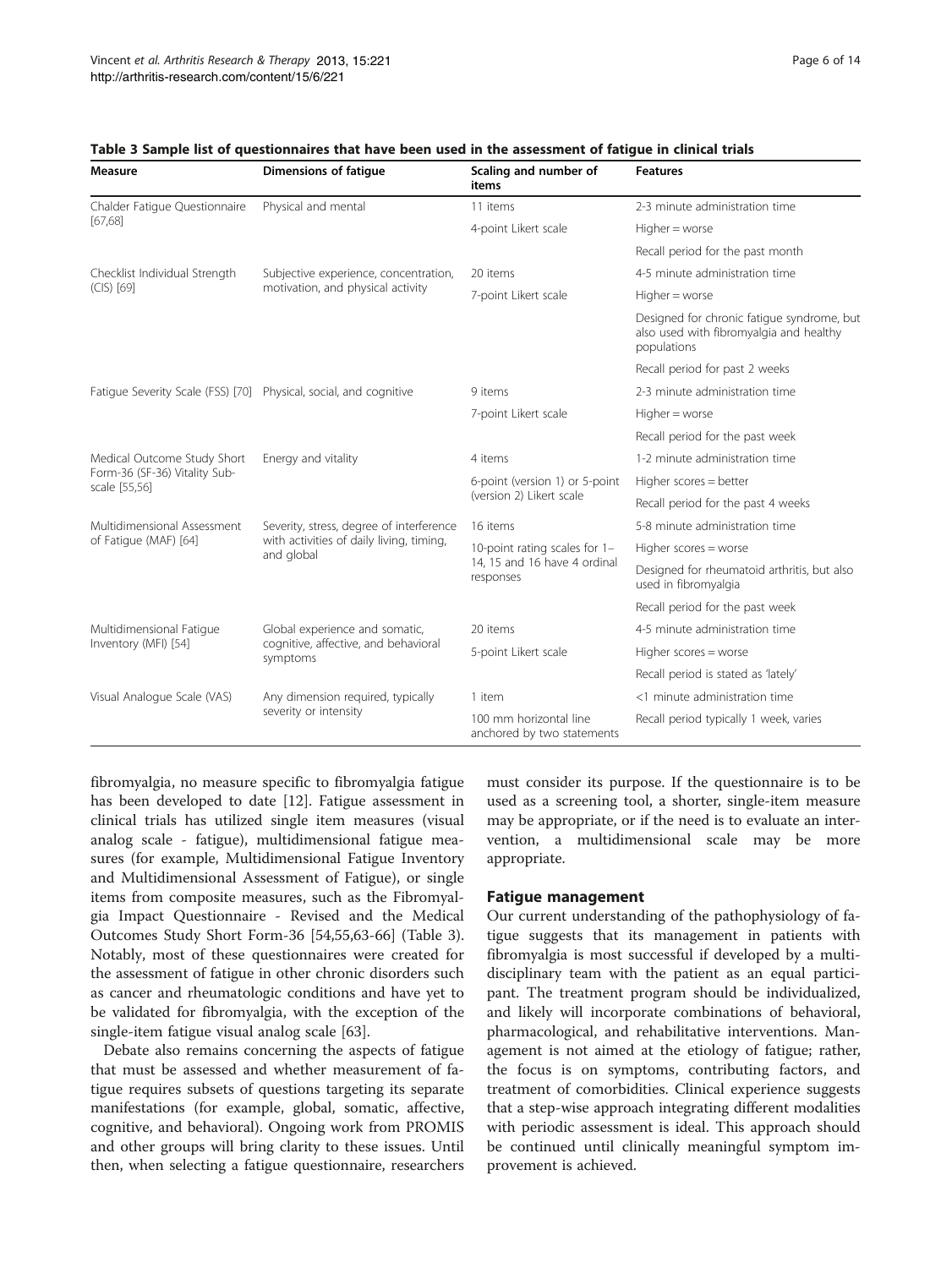## <span id="page-6-0"></span>Table 4 Non-pharmacological strategies

| Intervention                                                   | Design and sample                                                                                                                                                               | <b>Scales</b><br>used | <b>Effect on fatigue</b>                                                                                       |
|----------------------------------------------------------------|---------------------------------------------------------------------------------------------------------------------------------------------------------------------------------|-----------------------|----------------------------------------------------------------------------------------------------------------|
| Conventional<br>therapies                                      |                                                                                                                                                                                 |                       |                                                                                                                |
| Cognitive behavioral<br>therapy                                | One RCT comparing multidisciplinary treatment to treatment<br>augmented with CBT ( $n = 83$ ) of women with FM [71]                                                             | <b>FIQ</b><br>fatique | Cannot draw conclusion                                                                                         |
| Exercise - aerobic<br>exercise                                 | 1 single-arm study of women with FM, CFS, and CFIDS ( $n = 7$ ) [72]                                                                                                            | <b>VAS</b>            | Cannot draw conclusion in single arm study,<br>2 meta-analyses found improvement, MCID<br>cannot be determined |
|                                                                | 2 meta-analyses of 28 RCTs ( $n = 2,494$ ) [73] and 34 RCTs ( $n = 2,276$ )<br>$[74]$                                                                                           | fatique               |                                                                                                                |
| Exercise - strength<br>training                                | 1 RCT ( $n = 26$ ) of postmenopausal women with FM [75]                                                                                                                         | VAS.                  | Clinically meaningful improvement in 2 RCTs,<br>cannot draw conclusion in 1 RCT                                |
|                                                                | 1 double-arm study of aerobic versus strength training ( $n = 30$ ) of<br>women with FM [76]                                                                                    | fatique               |                                                                                                                |
|                                                                | 1 RCT ( $n = 21$ ) of premenopausal women with FM [77]                                                                                                                          |                       |                                                                                                                |
| Multicomponent/<br>multidisciplinary<br>treatment <sup>a</sup> | 2 single-arm studies ( $n = 305$ ) of patients with FM [78,79], 4 RCTs ( $n$<br>$=$ 513) of patients with FM [80-83], 1 RCT (n $=$ 855) in patients with<br>FM, OA, and RA [84] | <b>FIO</b><br>fatigue | Clinically meaningful improvement in 4 RCTs,<br>no clinically meaningful improvement in 3<br><b>RCTs</b>       |
|                                                                | 1 meta-analysis of 9 RCTs ( $n = 1119$ ) [85]                                                                                                                                   | <b>VAS</b><br>fatique | Meta-analysis found no evidence for efficacy<br>in long-term follow-up                                         |
| Complementary<br>and alternative<br>medicine                   |                                                                                                                                                                                 |                       |                                                                                                                |
| Acupuncture                                                    | 1 meta-analysis of 7 RCTs (median treatment time 9 sessions, $n =$<br>385) [86]                                                                                                 |                       | No improvement                                                                                                 |
| Meditative<br>movement therapies                               | 1 meta-analysis of 7 RCTs ( $n = 362$ ) [87]                                                                                                                                    |                       | Improvement overall, in subgroup analysis,<br>only yoga improved fatigue                                       |

<sup>a</sup>Multidisciplinary treatments varied between studies but typically included education, exercise, psychotherapy (that is, cognitive behavioral therapy (CBT), dialectical behavior therapy (DBT), and so on), and occupational and physical therapies. CF, chronic fatigue; CFIDS, chronic fatigue and immune dysfunction syndrome; FIQ, Fibromyalgia Impact Questionnaire; FM, fibromyalgia; MCID, minimal clinically important difference; OA, osteoarthritis; RA, rheumatoid arthritis; RCT, randomized controlled trial; VAS, Visual Analogue Scale.

# Non-pharmacologic and behavioral modalities

Care should always begin with patient education on the nature of fatigue and fibromyalgia, setting pragmatic goals for symptom reduction, and improvement of function. Patient education can include strategies such as pacing, energy conservation, increasing lifestyle physical activity, getting regular exercise, rest-activity balance, balanced diet, lifestyle moderation, stress management,

time management, and sleep hygiene. As previously mentioned, daily symptom logs can help identify activities that exacerbate fatigue and other fibromyalgia symptoms. They can also guide individualization of nonpharmacological modalities. A selected listing of pharmacological and non-pharmacological clinical trials conducted in fibromyalgia where fatigue was also assessed is given in Tables 4, 5 and [6](#page-7-0). In all of these

Table 5 Food and Drug Administration-approved pharmacological strategies

| Intervention | Design and sample                                                                          | <b>Scales</b><br>used | Mechanism of action                                                                          | <b>Effect on fatique</b>                                                                                                                                       |  |
|--------------|--------------------------------------------------------------------------------------------|-----------------------|----------------------------------------------------------------------------------------------|----------------------------------------------------------------------------------------------------------------------------------------------------------------|--|
| Duloxetine   | 3 double blind, placebo-<br>controlled RCTs of patients<br>with FM $(n = 899)$ [88-90]     | MFI<br><b>FIQ</b>     | Blocks reuptake of serotonin and<br>norepinephrine within the<br>central nervous system      | Clinically meaningful improvement in 2 of the RCTs, no<br>clinically meaningful improvement in the other                                                       |  |
| Milnacipran  | 6 double-blind, placebo-<br>controlled RCTs of patients<br>with FM ( $n = 4,243$ ) [91-96] | fatique<br>MFI        | Blocks reuptake of serotonin and<br>norepinephrine within the<br>central nervous system      | No clinically meaningful improvement in 4 RCTs using<br>MFI, cannot draw conclusion in 2 RCTs, and clinically<br>meaningful improvement in 1 RCT (VAS fatigue) |  |
|              | I double-blind, dose finding<br>trial (n = 468) [97]                                       | <b>VAS</b><br>fatique |                                                                                              |                                                                                                                                                                |  |
| Pregabalin   | 3 double-blind, placebo-<br>controlled RCTs of patients<br>with FM $(n = 2.328)$ [98-100]  | MAF                   | Interacts with the alpha-2-delta<br>subunit of I-type voltage-<br>regulated calcium channels | No clinically meaningful improvement in 2 RCTs, cannot<br>draw conclusion in 1 RCT                                                                             |  |

FIQ, Fibromyalgia Impact Questionnaire; FM, fibromyalgia; MAF, Multidimensional Assessment of Fatigue; MFI, Multidimensional Fatigue Inventory; RCT, randomized controlled trial; VAS, Visual Analogue Scale.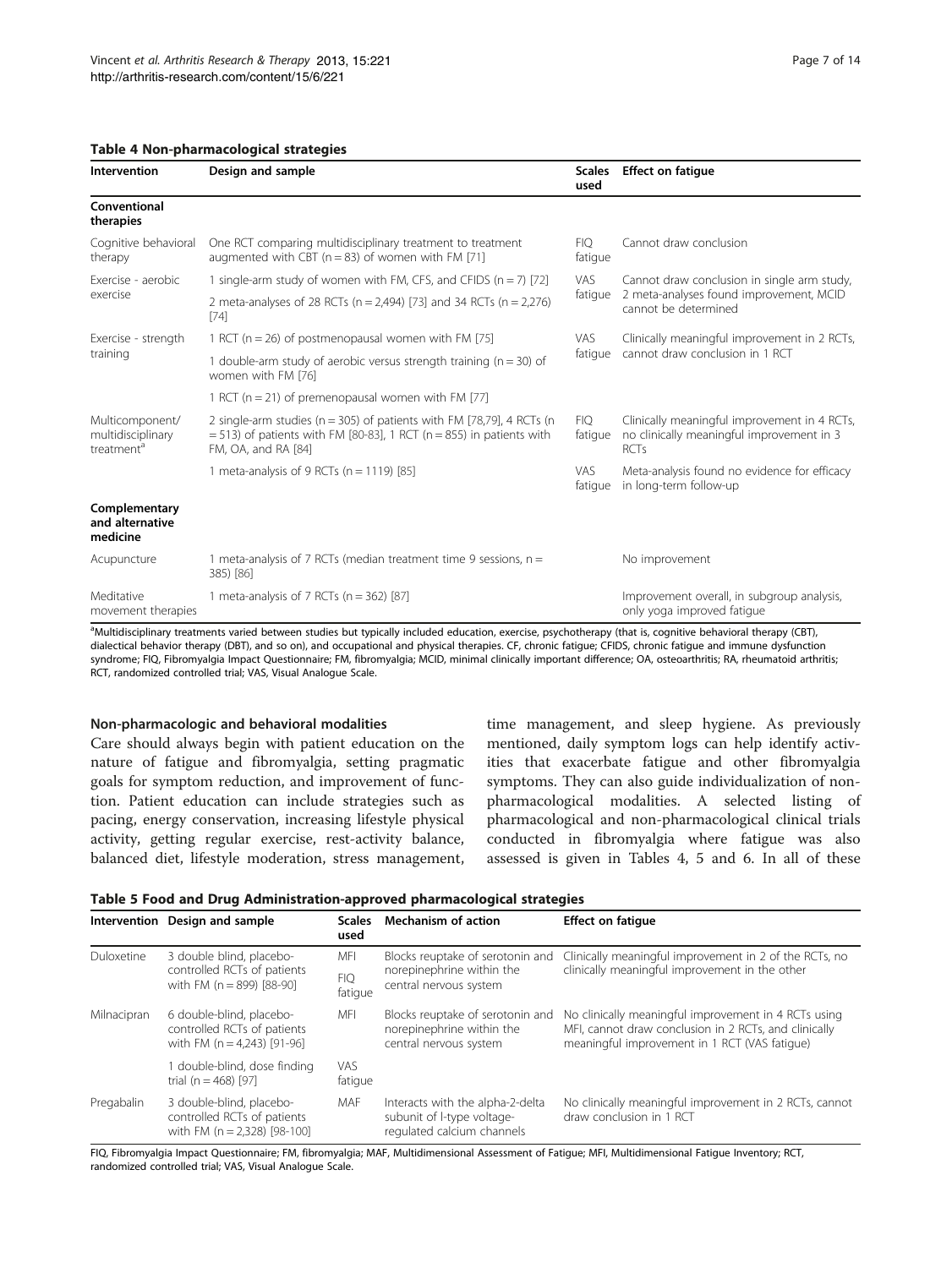| Intervention                                    | Design and sample                                                                                                        | Scales used                                                            | <b>Effect on fatigue</b>                                                                                                                             |
|-------------------------------------------------|--------------------------------------------------------------------------------------------------------------------------|------------------------------------------------------------------------|------------------------------------------------------------------------------------------------------------------------------------------------------|
| Non-pharmacological                             |                                                                                                                          |                                                                        |                                                                                                                                                      |
| Balneotherapy                                   | 3 RCTs (n = 128) of women with FM [101-103]                                                                              | VAS fatigue                                                            | Clinically meaningful improvement                                                                                                                    |
| Cognitive behavioral<br>therapy                 | 1 RCT comparing multidisciplinary treatment to<br>treatment augmented with CBT ( $n = 83$ ) of<br>women with FM [71]     | FIQ fatique                                                            | Cannot draw conclusion                                                                                                                               |
| Electroconvulsive<br>therapy                    | 1 pilot study ( $n = 13$ ) of patients with FM and<br>concomitant depression [104]                                       | FIQ fatigue                                                            | Clinically meaningful improvement                                                                                                                    |
| Low-energy laser<br>therapy                     | 1 single-blind, placebo-controlled trial ( $n = 40$ )<br>of women with FM [105]                                          | Likert scale rating fatigue<br>as mild, moderate,<br>severe or extreme | Cannot draw conclusion in 1 RCT, clinically<br>meaningful improvement in 1 RCT                                                                       |
|                                                 | 1 RCT ( $n = 75$ ) of patients with FM [106]                                                                             | FIQ fatique                                                            |                                                                                                                                                      |
| Mindfulness                                     | 1 open pilot study ( $n = 40$ ) of women with FM<br>$[107]$                                                              | Not identified                                                         | Cannot draw conclusion                                                                                                                               |
| Noninvasive cortical<br>electrostimulation      | 1 placebo-controlled RCT ( $n = 77$ ) of patients<br>with FM [108]                                                       | FIQ fatigue                                                            | Clinically meaningful improvement                                                                                                                    |
| Pulsed ultrasound and<br>interferential current | 1 double-blind, placebo-controlled RCT ( $n = 17$ )<br>of patients with FM [109]                                         | VAS fatigue                                                            | Clinically meaningful improvement                                                                                                                    |
| Qigong                                          | 1 single-arm pilot study ( $n = 10$ ) in women with Not identified<br>FM [110]                                           |                                                                        | Cannot draw conclusion                                                                                                                               |
| Sensory motor rhythm<br>treatment               | 1 RCT ( $n = 36$ ) patients with FM [111]                                                                                | VAS fatigue                                                            | Clinically meaningful improvement                                                                                                                    |
| <b>TENS</b>                                     | 1 RCT ( $n = 28$ ) women with FM where TENS<br>was used as an adjuvant to aerobic and<br>stretching exercise [112]       | FIQ fatique                                                            | Clinically meaningful improvement                                                                                                                    |
| Transcranial magnetic<br>stimulation            | 2 double-blind, placebo-controlled RCTs ( $n =$<br>70) of patients with FM [113,114]                                     | FIQ fatigue                                                            | Clinically meaningful improvement                                                                                                                    |
| Vegetarian diet                                 | 1 observational study ( $n = 30$ ) of patients with<br>FM [115] and 1 open RCT ( $n = 78$ ) of patients<br>with FM [116] | FIQ fatique<br>VAS fatigue                                             | Clinically meaningful improvement in 1 RCT,<br>cannot draw conclusion in open RCT                                                                    |
| Whole-body vibration<br>exercise                | 1 pilot study ( $n = 36$ ) of women with FM [117]                                                                        | FIQ fatigue                                                            | Clinically meaningful improvement                                                                                                                    |
| Written emotional<br>expression                 | 1 RCT ( $n = 92$ ) of patients with FM [118]                                                                             | Vitality subscale of SF-36                                             | Cannot draw conclusion                                                                                                                               |
| Yoga                                            | 1 pilot RCT ( $n = 53$ ) of women with FM [119]                                                                          | FIQ fatigue                                                            | Clinically meaningful improvement                                                                                                                    |
| Pharmacological                                 |                                                                                                                          |                                                                        |                                                                                                                                                      |
| Amitriptyline                                   | 2 placebo-controlled RCTs of patients with FM<br>$(n = 127)$ [106,120]                                                   | FIQ fatique                                                            | 1 RCT found clinically meaningful<br>improvement, 1 RCT found no clinically<br>meaningful improvement, cannot draw<br>conclusion in 1 open-label RCT |
|                                                 | 1 open RCT ( $n = 78$ ) of patients with FM [116]                                                                        | VAS fatigue                                                            | 2 meta-analyses found improvement, but                                                                                                               |
|                                                 | 2 meta-analyses of 10 RCTs ( $n = 615$ ) [121] and<br>13 RCTs [122] in patients with FM                                  |                                                                        | MCID cannot be determined                                                                                                                            |
| Armodafinil                                     | 1 single-blind, placebo-controlled, RCT of pa-<br>tients with FM and fatigue ( $n = 60$ ) [123]                          | BFI                                                                    | Cannot draw conclusion                                                                                                                               |
| Cyclobenzaprine                                 | 1 meta-analysis of 5 RCTs ( $n = 312$ ) in patients<br>with FM [124]                                                     |                                                                        | No improvement                                                                                                                                       |
| Esreboxetine                                    | 2 double-blind, placebo-controlled, multicenter<br>RCTs (n = 1,389) [125,126]                                            | MAF                                                                    | No clinically meaningful improvement                                                                                                                 |
| Fluoxetine                                      | 1 double-blind, placebo-controlled RCT of pa-<br>tients with FM $(n = 60)$ [127]                                         | FIQ fatigue                                                            | Clinically meaningful improvement                                                                                                                    |
| Gamma-                                          | 1 open-label pilot study ( $n = 11$ ) of patient with                                                                    | VAS fatigue                                                            | Clinically meaningful improvement in 2 RCTs,                                                                                                         |
| hydroxybutyrate/<br>sodium oxybate              | FM [128]                                                                                                                 | FIQ fatique                                                            | cannot draw conclusion in 1 RCT and<br>retrospective review                                                                                          |
|                                                 |                                                                                                                          | Retrospective review                                                   |                                                                                                                                                      |

# <span id="page-7-0"></span>Table 6 Supplementary table of non-pharmacological, pharmacological, and dietary supplements and botanicals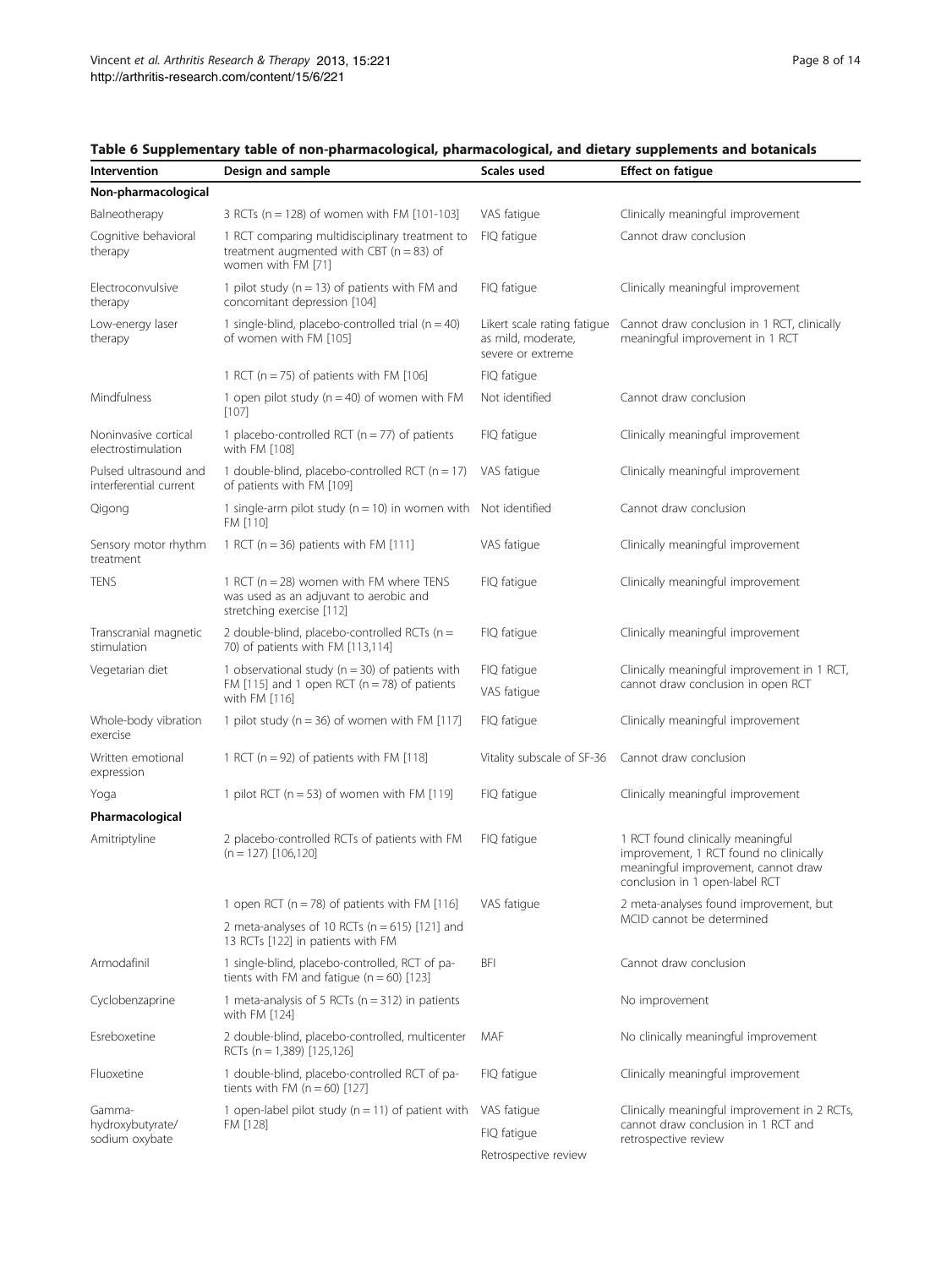## Table 6 Supplementary table of non-pharmacological, pharmacological, and dietary supplements and botanicals (Continued)

|                                              | 3 double-blind, placebo-controlled RCTs of pa-<br>tients with FM ( $n = 876$ ) [129-131], 1 retrospect-<br>ive review of patients with CFS and FM treated<br>in a neurology practice ( $n = 118$ ) [132] |                                                                                                    |                                      |
|----------------------------------------------|----------------------------------------------------------------------------------------------------------------------------------------------------------------------------------------------------------|----------------------------------------------------------------------------------------------------|--------------------------------------|
| Mirtazapine                                  | 1 single-arm, open-label trial of patients with<br>FM $(n = 29)$ [133]                                                                                                                                   | VAS fatigue                                                                                        | Cannot draw conclusion               |
| Pramipexole                                  | 1 double-blind, placebo-controlled RCT ( $n = 60$ )<br>[134]                                                                                                                                             | VAS fatigue                                                                                        | Clinically meaningful improvement    |
| Pyridostigmine                               | 1 double-blind, placebo-controlled RCT of pa-<br>tients with FM ( $n = 165$ ) [135]                                                                                                                      | FIQ fatique                                                                                        | Clinically meaningful improvement    |
| Quetiapine                                   | 1 open-label study ( $n = 35$ ) of patients with FM<br>who had not responded to previous FM treat-<br>ments [136]                                                                                        | FIQ fatique                                                                                        | Clinically meaningful improvement    |
| Raloxifene                                   | 1 double-blind, placebo-controlled RCT ( $n =$<br>100) of post-menopausal women with FM [137]                                                                                                            | VAS fatigue                                                                                        | Clinically meaningful improvement    |
| Tropisetron                                  | 1 pilot study of intravenous tropisteron in<br>patients with FM $(n = 42)$ [138]                                                                                                                         | 4 point rating of fatigue<br>$(0 = absent, 1 = hardly, 2)$<br>$=$ moderate, $3 =$<br>considerable) | Cannot draw conclusion               |
| <b>Dietary supplements</b><br>and botanicals |                                                                                                                                                                                                          |                                                                                                    |                                      |
| Acetyl I-carnitine                           | 1 double-blind, placebo-controlled RCT ( $n =$<br>102) of patients with FM [139]                                                                                                                         | VAS fatigue                                                                                        | Clinically meaningful improvement    |
| Coenzyme Q                                   | 1 double-blind, placebo-controlled RCT ( $n = 20$ )<br>$[140]$                                                                                                                                           | FIQ fatique                                                                                        | Cannot draw conclusion               |
|                                              | Dehydroepiandosterone 1 double-blind, crossover RCT in post-<br>menopausal women with FM ( $n = 52$ ) [141]                                                                                              | VAS fatigue                                                                                        | No clinically meaningful improvement |
| Ginseng                                      | 1 double-blind, placebo-controlled RCT ( $n = 52$ )<br>[120]                                                                                                                                             | VAS fatigue                                                                                        | No clinically meaningful improvement |
| IV nutrient therapy                          | 1 pilot study ( $n = 7$ ) of patients with FM [142]                                                                                                                                                      | 5 point numeric scale (5<br>$=$ high energy, $0 =$ low<br>energy)                                  | Cannot draw conclusion               |
| Melatonin                                    | 1 open-label, pilot study ( $n = 21$ ) of patients<br>with FM [143]                                                                                                                                      | VAS fatigue                                                                                        | Clinically meaningful improvement    |
| S-Adenosylmethionine                         | 2 double-blind, placebo-controlled RCT ( $n = 78$ )<br>[144, 145]                                                                                                                                        | VAS fatigue                                                                                        | No clinically meaningful improvement |

BFI, Brief Fatigue Inventory; CBT, cognitive behavioral therapy; CFS, chronic fatigue syndrome; FIQ, Fibromyalgia Impact Questionnaire; FM, fibromyalgia; MAF, Multidimensional Assessment of Fatigue; MCID, minimal clinically important difference; RCT, randomized controlled trial; SF-36, Medical Outcomes Study Short Form-36; TENS, transcutaneous electrical nerve stimulation; VAS, Visual Analogue Scale.

studies, fatigue was only assessed as a secondary outcome (pain was primary). Even so, clinically meaningful changes in fatigue were demonstrated in some of these efficacy studies. This indicates that treatment modalities studied in the context of fibromyalgia could also be utilized to improve fatigue.

Non-pharmacological symptom management modalities, such as graded aerobic exercise, have demonstrated beneficial effects on physical capacity and fibromyalgia symptoms, including fatigue [[73,74](#page-11-0)] (Table [4\)](#page-6-0). Combining aerobic exercise with resistance and strength training may offer additional benefits [\[146,147\]](#page-13-0). Cognitive behavioral-based therapies (particularly for comorbid depression, anxiety, and pain), meditative movement therapies (for example, tai chi, yoga, qigong) and education sessions led by occupational therapists to enable patients to identify individual lifestyle factors that exacerbate fatigue and develop appropriate fatigue management and energy conservation techniques have good efficacy data [\[51,](#page-11-0)[148-150](#page-13-0)]. As with medications that require an adequate dose and duration for clinical efficacy, non-pharmacological modalities will only be effective if they are adequately dosed over the period of time that is required for physical, cognitive, and psychological rehabilitation. In most cases this may require several months and a step-wise, graded approach. Patients should be educated upfront to optimize success and compliance with the management strategy. Complementary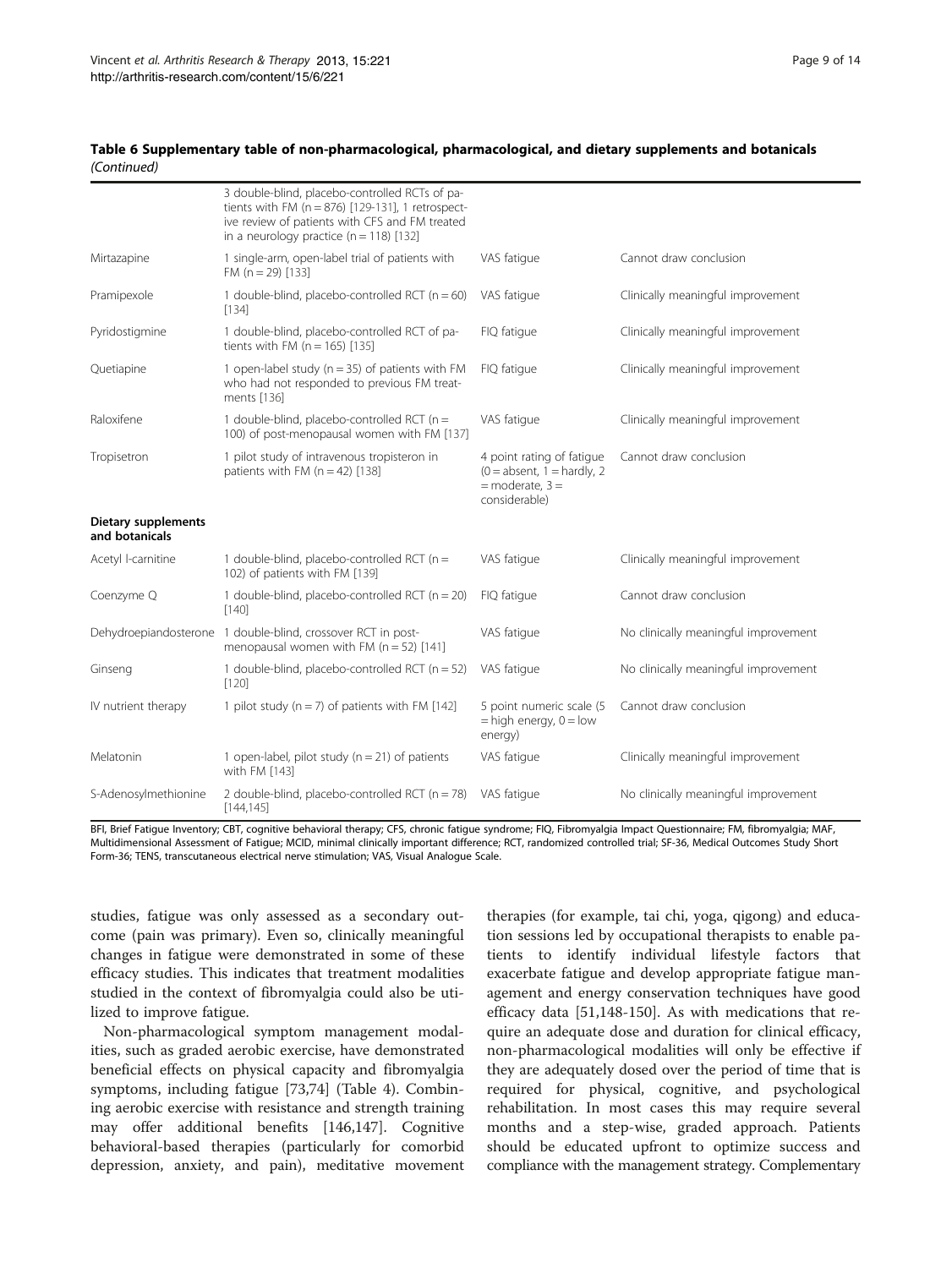and alternative therapies, such as acupuncture and homeopathy, have not demonstrated benefit in clinical studies, although patients commonly utilize these modalities, citing clinical benefit [[151\]](#page-13-0). Carefully designed future trials will shed light on their use.

# Pharmacologic modalities

Trials of serotonin-norepinephrine reuptake inhibitors, selective serotonin reuptake inhibitors, tricyclics, and alpha-2 delta ligands that impact multiple fibromyalgia symptoms suggest that these medications could also improve the symptom of fatigue (Tables [5](#page-6-0) and [6\)](#page-7-0). The choice of medication depends on the patient's comorbid symptoms and use of a single medication to address multiple symptoms may be beneficial to minimize side effects. For example, in a fatigued patient with fibromyalgia with comorbid depression, serotoninnorepinephrine reuptake inhibitors, selective serotonin reuptake inhibitors, or tricyclics that have a differential effect on mood may be the pharmacological agent of choice. On the other hand, an alpha-2-delta ligand or a tricyclic may be more appropriate for a patient with comorbid unrefreshing sleep. If insomnia and unrefreshing sleep are the most bothersome symptoms for the patient, then targeting this symptom domain alone may improve both sleep and fatigue. Central nervous system stimulants may be most appropriate for patients with fatigue and comorbid narcolepsy. Though this class of medications is widely adopted in clinical practices to help patients with function, there are not enough data to support this practice [\[52](#page-11-0)[,123](#page-12-0)[,152\]](#page-13-0). Despite the demonstrated efficacy of some of these pharmacological agents, the clinician should be mindful that not all patients with fibromyalgia can tolerate medications. Medication sensitivity and medication intolerance is a major patient concern. Judicious use of lower doses of medication with frequent assessment for efficacy and side effects may help some patients [[153\]](#page-13-0).

## Botanicals and dietary supplements

Botanicals, such as ginseng, and dietary supplements, such as coenzyme Q10, s-adenosyl methionine and acetyl-l-carnitine, have been posited to relieve fatigue [[120,](#page-12-0)[140](#page-13-0),[144,145](#page-13-0)] (Table [6](#page-7-0)). Although these agents are largely devoid of the side effect profile of pharmacologic agents, only preliminary efficacy data are available.

# Conclusion

Fatigue is a complex symptom that is differentially experienced by individual patients with fibromyalgia depending on their genetic, biological, and psychosocial makeup, self-efficacy and emotional regulatory capacity, and presence of comorbidities. The profile of fatigue in fibromyalgia is similar to that in many chronic conditions, although the presence of fibromyalgia with other rheumatological conditions seems to intensify fatigue [[154](#page-13-0),[155](#page-13-0)]. A commonly observed theme in the literature is the co-occurrence of fatigue with other centrally mediated symptoms such as pain, unrefreshing sleep, affective symptoms, and the influence of psychosocial variables. This may imply that the same central mechanisms that drive pain, mood, and sleep also drive fatigue. Given that these symptoms (for example, pain, fatigue, sleep) occur concurrently, we tend to assume that they manifest at the same level. This may not be an accurate way to view fatigue. It may be that fatigue is a higher order construct, or meta-construct that is fed by other, more discrete symptoms. Only further inquiry will address these questions.

At the clinical level, given our current limitations, fatigue management is best facilitated by conducting a nuanced fatigue assessment in routine clinical encounters to include a thoughtful history and investigation for treatable causes of fatigue, and screening for fatigue and other common comorbid fibromyalgia symptoms such as pain, anxiety, depression, sleep, and stress. Fatigue assessment and management can also be enhanced by encouraging patients to keep symptom logs to gain insights into lag relationships among symptoms, educating patients about the nature of fatigue, and setting realistic goals for symptom management (that is, focus on decreasing the impact of symptoms and improve function rather than symptom alleviation alone).

From a research perspective, a disease-specific fatigue measure for fibromyalgia is needed to move the field forward. Additionally, studies to understand mechanisms (for example, biological, physiological, or psychological) and management of fatigue are also needed. As the study of fatigue in fibromyalgia advances, multidisciplinary collaborations that are patient-centered and facilitate patient engagement will guide treatment options to provide relief.

Note: This article is part of the series on New perspectives in fibromyalgia, edited by Daniel Clauw. Other articles in this series can be found at<http://arthritis-research.com/series/fibromyalgia>

#### Abbreviations

CENPK: Centromere protein K; OMERACT: Outcome Measures in Rheumatology; PROMIS: Patient Reported Outcomes Measurement Information System; PROMIS-FIB: PROMIS Fatigue Item Bank.

#### Competing interests

The authors declare that they have no competing interests.

#### Acknowledgements

This study was supported in part by the Center for Translational Science Activities (CTSA) at Mayo Clinic. This center is funded in part by a grant from the National Center for Research Resources (NCRR), a component of the National Institutes of Health (NIH) (RR024150). Its contents are solely the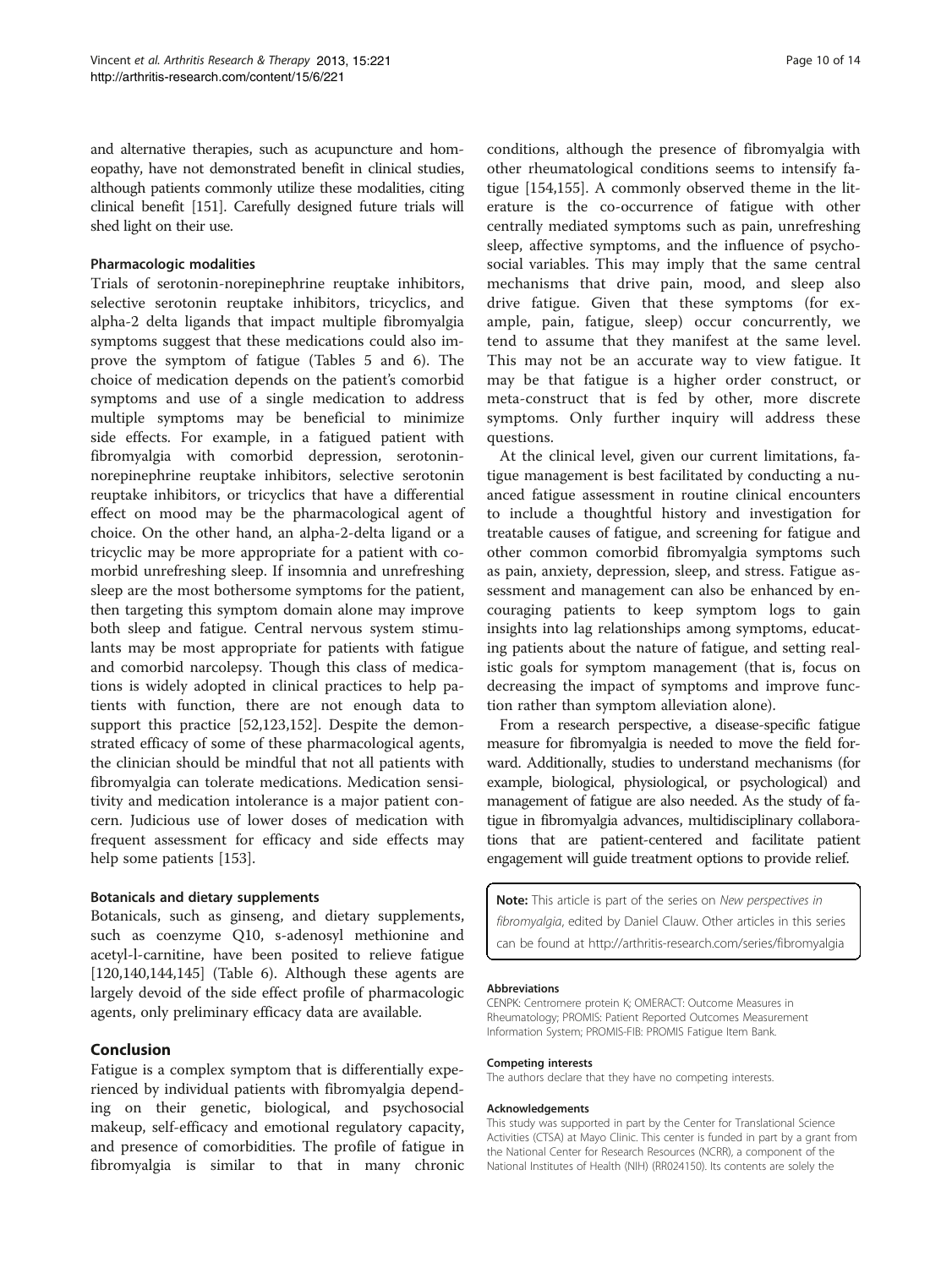<span id="page-10-0"></span>responsibility of the authors and do not necessarily represent the official view of CTSA, NCRR, or NIH.

### Author details

<sup>1</sup>Fibromyalgia and Chronic Fatigue Clinic, Mayo Clinic, Rochester, MN 55905, USA. <sup>2</sup> Division of General Internal Medicine, Mayo Clinic, Rochester, MN 55905, USA. <sup>3</sup>Division of Pulmonary and Critical Care Medicine, Mayo Clinic, Rochester, MN 55905, USA. <sup>4</sup>Library Public Services, Mayo Clinic, Rochester, MN 55905, USA. <sup>5</sup>Division of Intramural Research, National Institute of Nurs Res, Bethesda, MD 20892, USA.

#### Published: 29 Nov 2013

#### References

- Wolfe F, Ross K, Anderson J, Russell IJ, Hebert L: The prevalence and characteristics of fibromyalgia in the general population. Arthritis Rheum 1995, 38:19–28.
- 2. Chandran AB, Schaefer C, Ryan K, Baik R, McNett M, Zlateva G: The comparative economic burden of mild, moderate, and severe fibromyalgia: results from a retrospective chart review and crosssectional survey of working-age US adults. J Manag Care Pharm 2012, 18:415–426.
- 3. Arnold LM, Clauw DJ, McCarberg BH: Improving the recognition and diagnosis of fibromyalgia. Mayo Clin Proc 2011, 86:457–464.
- 4. Mease PJ, Arnold LM, Crofford LJ, Williams DA, Russell IJ, Humphrey L, Abetz L, Martin SA: Identifying the clinical domains of fibromyalgia: contributions from clinician and patient Delphi exercises. Arthritis Rheum 2008, 59:952–960.
- Wolfe F, Hawley DJ, Wilson K: The prevalence and meaning of fatigue in rheumatic disease. J Rheumatol 1996, 23:1407–1417.
- Walitt B, Fitzcharles M-A, Hassett AL, Katz RS, Hauser W, Wolfe F: The longitudinal outcome of fibromyalgia: a study of 1555 patients. J Rheumatol 2011, 38:2238–2246.
- 7. Wolfe F, Anderson J, Harkness D, Bennett RM, Caro XJ, Goldenberg DL, Russell IJ, Yunus MB: Health status and disease severity in fibromyalgia: results of a six-center longitudinal study. Arthritis Rheum 1997, 40:1571–1579.
- Humphrey L, Arbuckle R, Mease P, Williams DA, Samsoe BD, Gilbert C: Fatigue in fibromyalgia: a conceptual model informed by patient interviews. BMC Musculoskelet Disord 2010, 11:216.
- 9. Connolly D, O'Toole L, Redmond P, Smith SM: Managing fatigue in patients with chronic conditions in primary care. Fam Pract 2013, 30:123–124.
- 10. Sharpe M, Wilks D: Fatique. BMJ 2002, 325:480-483.
- 11. Nijrolder I, van der Windt DAWM, van der Horst HE: Prognosis of fatigue and functioning in primary care: a 1-year follow-up study. Ann Fam Med 2008, 6:519–527.
- 12. Mease P, Arnold LM, Choy EH, Clauw DJ, Crofford LJ, Glass JM, Martin SA, Morea J, Simon L, Strand CV, Williams DA, OMERACT Fibromyalgia Working Group: Fibromyalgia syndrome module at OMERACT 9: domain construct. J Rheumatol 2009, 36:2318–2329.
- 13. Choy EH: Clinical domains of fibromyalgia syndrome: determination through the OMERACT process. J Musculoskelet Pain 2010, 18:380–386.
- 14. Choy EH, Arnold LM, Clauw DJ, Crofford LJ, Glass JM, Simon LS, Martin SA, Strand CV, Williams DA, Mease PJ: Content and criterion validity of the preliminary core dataset for clinical trials in fibromyalgia syndrome. J Rheumatol 2009, 36:2330–2334.
- 15. Mease PJ, Clauw DJ, Christensen R, Crofford LJ, Gendreau RM, Martin SA, Simon LS, Strand V, Williams DA, Arnold LM, OMERACT Fibromyalgia Working Group: Toward development of a fibromyalgia responder index and disease activity score: OMERACT module update. *J Rheumatol* 2011, 38:1487–1495.
- 16. Cella D, Yount S, Rothrock N, Gershon R, Cook K, Reeve B, Ader D, Fries JF, Bruce B, Rose M, PROMIS Cooperative Group: The Patient-Reported Outcomes Measurement Information System (PROMIS): progress of an NIH Roadmap cooperative group during its first two years. Med Care 2007, 45: S3–S11.
- 17. Lai JS, Cella D, Choi S, Junghaenel DU, Christodoulou C, Gershon R, Stone A: How item banks and their application can influence measurement
- 18. Soderberg S, Lundman B, Norberg A: The meaning of fatigue and tiredness as narrated by women with fibromyalgia and healthy women. J Clin Nurs 2002, 11:247–255.
- 19. Sturge-Jacobs M: The experience of living with fibromyalgia: confronting an invisible disability. Res Theory Nurs Pract 2002, 16:19–31.
- 20. Yunus MB, Inanici F, Aldag JC, Mangold RF: Fibromyalgia in men: comparison of clinical features with women. J Rheumatol 2000, 27:485–490.
- 21. Nicassio PM, Moxham EG, Schuman CE, Gevirtz RN: The contribution of pain, reported sleep quality, and depressive symptoms to fatigue in fibromyalgia. Pain 2002, 100:271–279.
- 22. Nicassio PM, Schuman CC: The prediction of fatigue in fibromyalgia. J Musculoskelet Pain 2005, 13:15–25.
- 23. Finan PH, Zautra AJ: Fibromyalgia and fatigue: central processing, widespread dysfunction. PM R 2010, 2:431–437.
- 24. Arranz L, Canela MA, Rafecas M: Relationship between body mass index, fat mass and lean mass with SF-36 quality of life scores in a group of fibromyalgia patients. Rheumatol Int 2012, 32:3605–3611.
- 25. Guymer EK, Maruff P, Littlejohn GO: Clinical characteristics of 150 consecutive fibromyalgia patients attending an Australian public hospital clinic. Int J Rheum Dis 2012, 15:348–357.
- 26. Finan PH, Zautra AJ, Davis MC: Daily affect relations in fibromyalgia patients reveal positive affective disturbance. Psychosom Med 2009, 71:474–482.
- 27. Davis MC, Zautra AJ, Reich JW: Vulnerability to stress among women in chronic pain from fibromyalgia and osteoarthritis. Ann Behav Med 2001, 23:215–226.
- 28. Bellamy N, Sothern RB, Campbell J: Aspects of diurnal rhythmicity in pain, stiffness, and fatigue in patients with fibromyalgia. J Rheumatol 2004, 31:379–389.
- 29. Zautra AJ, Fasman R, Parish BP, Davis MC: Daily fatigue in women with osteoarthritis, rheumatoid arthritis, and fibromyalgia. Pain 2007, 128:128– 135.
- 30. Staud R: Peripheral pain mechanisms in chronic widespread pain. Best Pract Res Clin Rheumatol 2011, 25:155–164.
- 31. Kurtze N, Svebak S: Fatigue and patterns of pain in fibromyalgia: correlations with anxiety, depression and co-morbidity in a female county sample. Br J Med Psychol 2001, 74:523–537.
- 32. Hughes L: Physical and psychological variables that influence pain in patients with fibromyalgia. Orthop Nurs 2006, 25:112–119. quiz 120–111.
- 33. Wolfe F: Determinants of WOMAC function, pain and stiffness scores: evidence for the role of low back pain, symptom counts, fatigue and depression in osteoarthritis, rheumatoid arthritis and fibromyalgia. Rheumatology (Oxford) 1999, 38:355–361.
- 34. Hamilton NA, Affleck G, Tennen H, Karlson C, Luxton D, Preacher KJ, Templin JL: Fibromyalgia: the role of sleep in affect and in negative event reactivity and recovery. Health Psychol 2008, 27:490–497.
- 35. Parrish BP, Zautra AJ, Davis MC: The role of positive and negative interpersonal events on daily fatigue in women with fibromyalgia, rheumatoid arthritis, and osteoarthritis. Health Psychol 2008, 27:694–702.
- 36. Okifuji A, Bradshaw DH, Donaldson GW, Turk DC: Sequential analyses of daily symptoms in women with fibromyalgia syndrome. J Pain 2011, 12:84–93.
- 37. Landis CA, Frey CA, Lentz MJ, Rothermel J, Buchwald D, Shaver JLF: Selfreported sleep quality and fatigue correlates with actigraphy in midlife women with fibromyalgia. Nurs Res 2003, 52:140–147.
- 38. Gur A, Cevik R, Sarac AJ, Colpan L, Em S: Hypothalamic-pituitary-gonadal axis and cortisol in young women with primary fibromyalgia: the potential roles of depression, fatigue, and sleep disturbance in the occurrence of hypocortisolism. Ann Rheum Dis 2004, 63:1504–1506.
- 39. White KP, Nielson WR, Harth M, Ostbye T, Speechley M: Chronic widespread musculoskeletal pain with or without fibromyalgia: psychological distress in a representative community adult sample. Rheumatol 2002, 29:588–594.
- 40. Kurtze N, Gundersen KT, Svebak S: The role of anxiety and depression in fatigue and patterns of pain among subgroups of fibromyalgia patients. Br J Med Psychol 1998, 71:185–194.
- 41. Suhr JA: Neuropsychological impairment in fibromyalgia: relation to depression, fatigue, and pain. J Psychosom Res 2003, 55:321-329.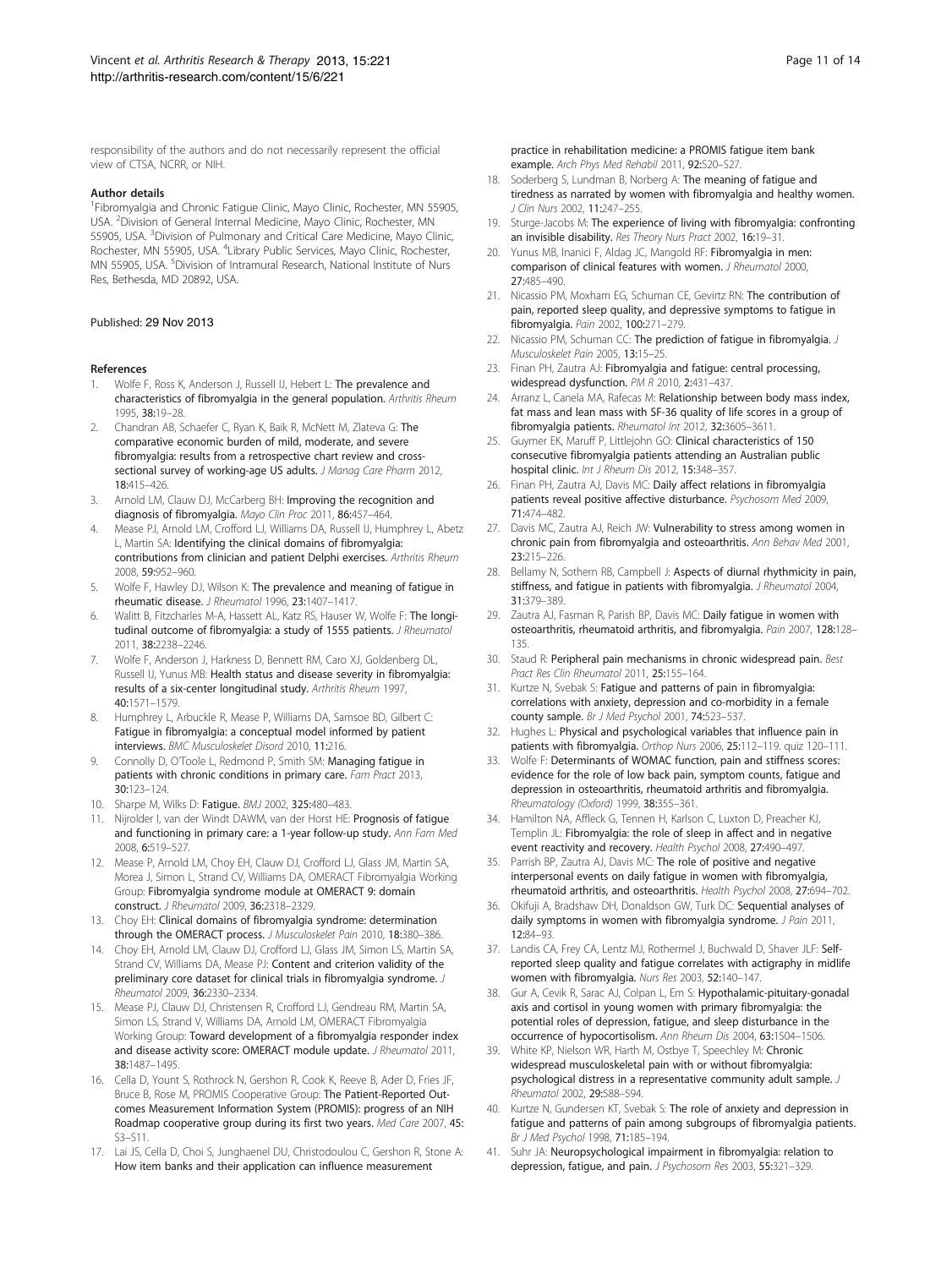- <span id="page-11-0"></span>42. Droegemueller CJ, Brauer DJ, van Buskirk DJ: Temperament and fatigue management in persons with chronic rheumatic disease. Clin Nurse Spec 2008, 22:19–27. quiz 28–29.
- 43. Malin K, Littlejohn GO: Psychological control is a key modulator of fibromyalgia symptoms and comorbidities. J Pain Res 2012, 5:463-471.
- 44. Schaefer C, Chandran A, Hufstader M, Baik R, McNett M, Goldenberg D, Gerwin R, Zlateva G: The comparative burden of mild, moderate and severe fibromyalgia: results from a cross-sectional survey in the United States. Health Qual Life Outcomes 2011, 9:71.
- 45. McLean SA, Williams DA, Harris RE, Kop WJ, Groner KH, Ambrose K, Lyden AK, Gracely RH, Crofford LJ, Geisser ME, Sen A, Biswas P, Clauw DJ: Momentary relationship between cortisol secretion and symptoms in patients with fibromyalgia. Arthritis Rheum 2005, 52:3660–3669.
- 46. McLean SA, Williams DA, Stein PK, Harris RE, Lyden AK, Whalen G, Park KM, Liberzon I, Sen A, Gracely RH, Baraniuk JN, Clauw DJ: Cerebrospinal fluid corticotropin-releasing factor concentration is associated with pain but not fatigue symptoms in patients with fibromyalgia. Neuropsychopharmacology 2006, 31:2776–2782.
- 47. Srikuea R, Symons TB, Long DE, Lee JD, Shang Y, Chomentowski PJ, Yu G, Crofford LJ, Peterson CA: Association of fibromyalgia with altered skeletal muscle characteristics which may contribute to postexertional fatigue in postmenopausal women. Arthritis Rheum 2013, 65:519–528.
- 48. Light KC, White AT, Tadler S, Iacob E, Light AR: Genetics and gene expression involving stress and distress pathways in fibromyalgia with and without comorbid chronic fatigue syndrome. Pain Res Treat 2012, 2012:427869.
- 49. Swain MG: Fatigue in chronic disease. Clin Sci (Lond) 2000, 99:1-8.
- 50. Lukkahatai N, Majors B, Reddy S, Walitt B, Saligan LN: Gene expression profiles of fatigued fibromyalgia patients with different categories of pain and catastrophizing: a preliminary report. Nurs Outlook 2013, 61:216–224. e2.
- 51. O'Toole L, Connolly D, Smith S: Impact of an occupation-based selfmanagement programme on chronic disease management. Aust Occup Ther J 2013, 60:30-38.
- 52. Schwartz TL, Rayancha S, Rashid A, Chlebowksi S, Chilton M, Morell M: Modafinil treatment for fatigue associated with fibromyalgia. J Clin Rheumatol 2007, 13:52.
- 53. Cleeland CS, Ryan KM: Pain assessment: global use of the Brief Pain Inventory. Ann Acad Med Singapore 1994, 23:129–138.
- 54. Smets EM, Garssen B, Bonke B, De Haes JC: The Multidimensional Fatigue Inventory (MFI) psychometric qualities of an instrument to assess fatigue. J Psychosom Res 1995, 39:315–325.
- 55. Ware JE Jr: SF-36 health survey update. Spine 2000, 25:3130–3139.
- 56. Ware JE Jr, Sherbourne CD: The MOS 36-item short-form health survey (SF-36). I. Conceptual framework and item selection. Med Care 1992, 30:473–483.
- 57. Spitzer RL, Kroenke K, Williams JBW, Lowe B: A brief measure for assessing generalized anxiety disorder: the GAD-7. Arch Int Med 2006, 166:1092– 1097.
- 58. Kroenke K, Spitzer RL, Williams JB: The PHQ-9: validity of a brief depression severity measure. J Gen Intern Med 2001, 16:606-613.
- 59. Smarr KL, Keefer AL: Measures of depression and depressive symptoms: Beck Depression Inventory-II (BDI-II), Center for Epidemiologic Studies Depression Scale (CES-D), Geriatric Depression Scale (GDS), Hospital Anxiety and Depression Scale (HADS), and Patient Health Questionnaire-9 (PHQ-9). Arthritis Care Res 2011, 63:S454–S466.
- 60. Radloff LS: The CES-D Scale. Appl Psychol Measurement 1977, 1:385–401.
- 61. Sletten DM, Suarez GA, Low PA, Mandrekar J, Singer W: COMPASS 31: a refined and abbreviated Composite Autonomic Symptom Score. Mayo Clin Proc 2012, 87:1196–1201.
- 62. Cappelleri JC, Bushmakin AG, McDermott AM, Dukes E, Sadosky A, Petrie CD, Martin S: Measurement properties of the Medical Outcomes Study Sleep Scale in patients with fibromyalgia. Sleep Med 2009, 10:766–770.
- 63. Crawford BK, Piault EC, Lai C, Bennett RM: Assessing fibromyalgia-related fatigue: content validity and psychometric performance of the Fatigue Visual Analog Scale in adult patients with fibromyalgia. Clin Exp Rheumatol 2011, 29:S34–S43.
- 64. Multidimensional Assessment of Fatigue (MAF). [[http://www.son.washington.](http://www.son.washington.edu/research/maf/default.asp) [edu/research/maf/default.asp\]](http://www.son.washington.edu/research/maf/default.asp).
- 65. Bennett RM, Friend R, Jones KD, Ward R, Han BK, Ross RL: The Revised Fibromyalgia Impact Questionnaire (FIQR): validation and psychometric

properties. Arthritis Res Ther 2009, 11:R120. A published erratum appears in Arthritis Res Ther 2009, 11:415.

- 66. Hewlett S, Dures E, Almeida C: Measures of fatigue: Bristol Rheumatoid Arthritis Fatigue Multi-Dimensional Questionnaire (BRAF MDQ), Bristol Rheumatoid Arthritis Fatigue Numerical Rating Scales (BRAF NRS) for severity, effect, and coping, Chalder Fatigue Questionnaire (CFQ), Checklist Individual Strength (CIS20R and CIS8R), Fatigue Severity Scale (FSS), Functional Assessment Chronic Illness Therapy (Fatigue) (FACIT-F), Multi-Dimensional Assessment of Fatigue (MAF), Multi-Dimensional Fatigue Inventory (MFI), Pediatric Quality Of Life (PedsQL) Multi-Dimensional Fatigue Scale, Profile of Fatigue (ProF), Short Form 36 Vitality Subscale (SF-36 VT), and Visual Analog Scales (VAS). Arthritis Care Res 2011, 63:S263–S286.
- 67. Cella M, Chalder T: Measuring fatigue in clinical and community settings. J Psychosom Res 2010, 69:17–22.
- Chalder T, Berelowitz G, Pawlikowska T, Watts L, Wessely S, Wright D, Wallace EP: Development of a fatique scale. J Psychosom Res 1993, 37:147–153.
- 69. Vercoulen JH, Swanink CM, Fennis JF, Galama JM, van der Meer JW, Bleijenberg G: Dimensional assessment of chronic fatigue syndrome. J Psychosom Res 1994, 38:383–392.
- 70. Krupp LB, LaRocca NG, Muir-Nash J, Steinberg AD: The fatigue severity scale. Application to patients with multiple sclerosis and systemic lupus erythematosus. Arch Neurol 1989, 46:1121–1123.
- 71. Lera S, Gelman SM, Lopez MJ, Abenoza M, Zorrilla JG, Castro-Fornieles J, Salamero M: Multidisciplinary treatment of fibromyalgia: does cognitive behavior therapy increase the response to treatment? J Psychosom Res 2009, 67:433–441.
- 72. Karper WB, Stasik SC: A successful, long-term exercise program for women with fibromyalgia syndrome and chronic fatigue and immune dysfunction syndrome. Clin Nurse Spec 2003, 17:243–248.
- 73. Hauser W, Klose P, Langhorst J, Moradi B, Steinbach M, Schiltenwolf M, Busch A: Efficacy of different types of aerobic exercise in fibromyalgia syndrome: a systematic review and meta-analysis of randomised controlled trials. Arthritis Res Ther 2010, 12:R79.
- 74. Busch AJ, Schachter CL, Overend TJ, Peloso PM, Barber KA: Exercise for fibromyalgia: a systematic review. J Rheumatol 2008, 35:1130–1144.
- 75. Valkeinen H, Alen M, Hakkinen A, Hannonen P, Kukkonen-Harjula K, Hakkinen K: Effects of concurrent strength and endurance training on physical fitness and symptoms in postmenopausal women with fibromyalgia: a randomized controlled trial. Arch Phys Med Rehabil 2008, 89:1660–1666.
- 76. Bircan C, Karasel SA, Akgun B, El O, Alper S: Effects of muscle strengthening versus aerobic exercise program in fibromyalgia. Rheumatol Int 2008, 28:527–532.
- 77. Hakkinen A, Hakkinen K, Hannonen P, Alen M: Strength training induced adaptations in neuromuscular function of premenopausal women with fibromyalgia: comparison with healthy women. Ann Rheum Dis 2001, 60:21–26.
- 78. van Wilgen CP, Bloten H, Oeseburg B: Results of a multidisciplinary program for patients with fibromyalgia implemented in the primary care. Disabil Rehabil 2007, 29:1207–1213.
- 79. Havermark AM, Langius-Eklof A: Long-term follow up of a physical therapy programme for patients with fibromyalgia syndrome. Scand J Caring Sci 2006, 20:315–322.
- 80. Cedraschi C, Desmeules J, Rapiti E, Baumgartner E, Cohen P, Finckh A, Allaz AF, Vischer TL: Fibromyalgia: a randomised, controlled trial of a treatment programme based on self management. Ann Rheum Dis 2004, 63:290–296.
- 81. Mannerkorpi K, Nyberg B, Ahlmen M, Ekdahl C: Pool exercise combined with an education program for patients with fibromyalgia syndrome. A prospective, randomized study. J Rheumatol 2000, 27:2473–2481.
- 82. Luciano JV, Martínez N, Peñarrubia-María MT, Fernández-Vergel R, García-Campayo J, Verduras C, Blanco ME, Jiménez M, Ruiz JM, López del Hoyo Y, Serrano-Blanco A, FibroQoL Study Group: Effectiveness of a psychoeducational treatment program implemented in general practice for fibromyalgia patients: a randomized controlled trial. Clin J Pain 2011, 27:383–391.
- 83. Carbonell-Baeza A, Aparicio VA, Chillon P, Femia P, Delgado-Fernandez M, Ruiz JR: Effectiveness of multidisciplinary therapy on symptomatology and quality of life in women with fibromyalgia. Clin Exp Rheumatol 2011, 29:S97–S103.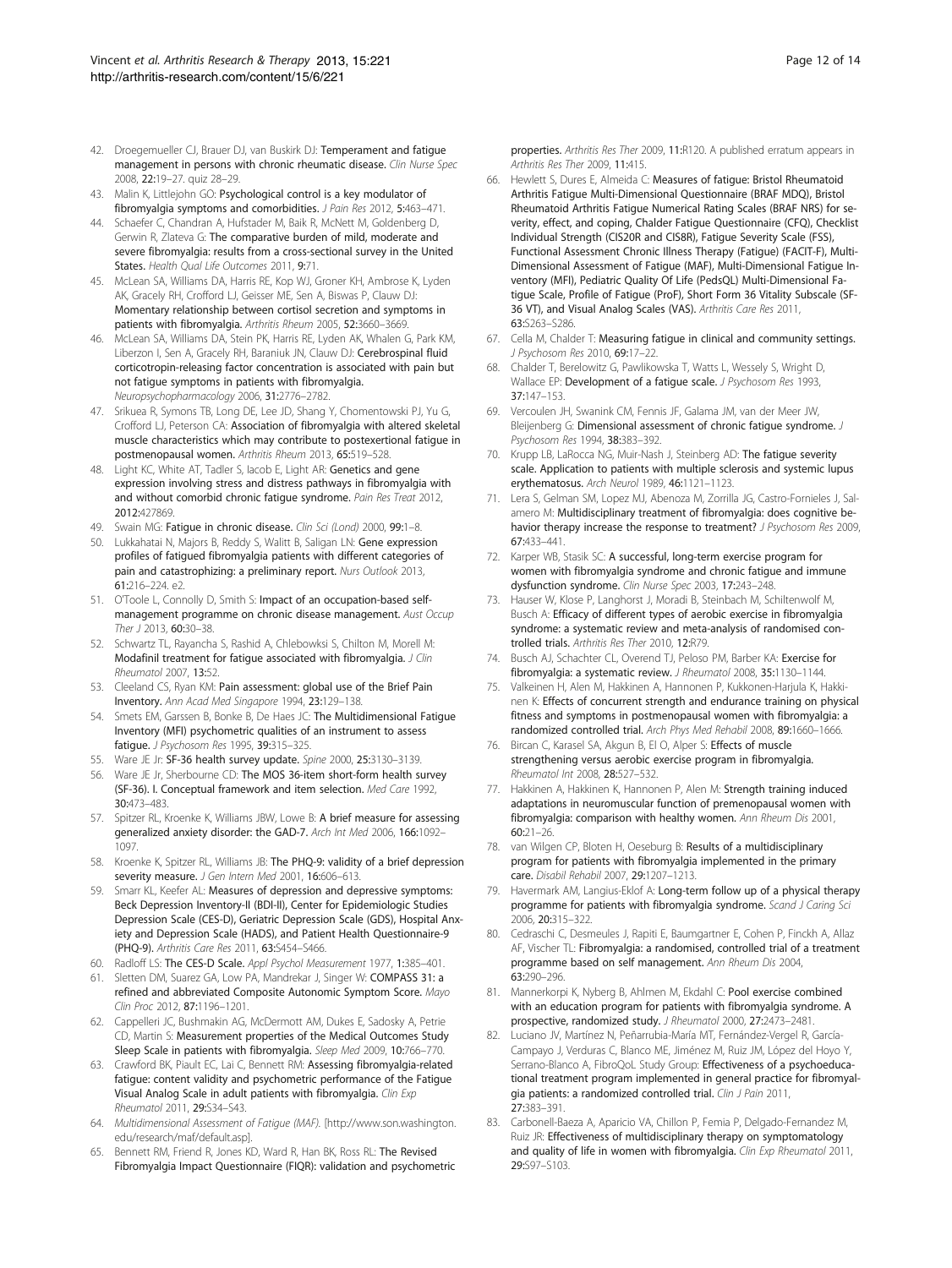- <span id="page-12-0"></span>84. Lorig KR, Ritter PL, Laurent DD, Plant K: The internet-based arthritis selfmanagement program: a one-year randomized trial for patients with arthritis or fibromyalgia. Arthritis Rheum 2008, 59:1009–1017.
- 85. Hauser W, Bernardy K, Arnold B, Offenbacher M, Schiltenwolf M: Efficacy of multicomponent treatment in fibromyalgia syndrome: a meta-analysis of randomized controlled clinical trials. Arthritis Rheum 2009, 61:216–224.
- 86. Langhorst J, Klose P, Musial F, Irnich D, Hauser W: Efficacy of acupuncture in fibromyalgia syndrome - a systematic review with a meta-analysis of controlled clinical trials. Rheumatology (Oxford) 2010, 49:778–788.
- 87. Langhorst J, Klose P, Dobos GJ, Bernardy K, Hauser W: Efficacy and safety of meditative movement therapies in fibromyalgia syndrome: a systematic review and meta-analysis of randomized controlled trials. Rheumatol Int 2013, 33:193–207.
- 88. Arnold LM, Wang F, Ahl J, Gaynor PJ, Wohlreich MM: Improvement in multiple dimensions of fatigue in patients with fibromyalgia treated with duloxetine: secondary analysis of a randomized, placebo-controlled trial. Arthritis Res Ther 2011, 13:R86.
- 89. Chappell AS, Bradley LA, Wiltse C, Detke MJ, D'Souza DN, Spaeth M: A sixmonth double-blind, placebo-controlled, randomized clinical trial of duloxetine for the treatment of fibromyalgia. Int J Gen Med 2008, 1:91–102.
- 90. Arnold LM, Lu Y, Crofford LJ, Wohlreich M, Detke MJ, Iyengar S, Goldstein DJ: A double-blind, multicenter trial comparing duloxetine with placebo in the treatment of fibromyalgia patients with or without major depressive disorder. Arthritis Rheum 2004, 50:2974-2984.
- 91. Clauw DJ, Mease P, Palmer RH, Gendreau RM, Wang Y: Milnacipran for the treatment of fibromyalgia in adults: a 15-week, multicenter, randomized, double-blind, placebo-controlled, multiple-dose clinical trial. Clin Ther 2008, 30:1988–2004.
- 92. Branco JC, Zachrisson O, Perrot S, Mainguy Y: A European multicenter randomized double-blind placebo-controlled monotherapy clinical trial of milnacipran in treatment of fibromyalgia. J Rheumatol 2010, 37:851–859.
- 93. Mease PJ, Clauw DJ, Gendreau RM, Rao SG, Kranzler J, Chen W, Palmer RH: The efficacy and safety of milnacipran for treatment of fibromyalgia. A randomized, double-blind, placebo-controlled trial. J Rheumatol 2009, 36:398–409. Published erratum appears in J Rheumatol 2009, 36:661.
- 94. Gendreau RM, Thorn MD, Gendreau JF, Kranzler JD, Ribeiro S, Gracely RH, Williams DA, Mease PJ, McLean SA, Clauw DJ: Efficacy of milnacipran in patients with fibromyalgia. J Rheumatol 2005, 32:1975–1985.
- 95. Arnold LM, Gendreau RM, Palmer RH, Gendreau JF, Wang Y: Efficacy and safety of milnacipran 100 mg/day in patients with fibromyalgia: results of a randomized, double-blind, placebo-controlled trial. Arthritis Rheum 2010, 62:2745–2756.
- 96. Vitton O, Gendreau M, Gendreau J, Kranzler J, Rao SG: A double-blind placebo-controlled trial of milnacipran in the treatment of fibromyalgia. Hum Psychopharmacol 2004, 19:S27-S35.
- 97. Branco JC, Cherin P, Montagne A, Bouroubi A: Long-term therapeutic response to milnacipran treatment for fibromyalgia. A European 1-year extension study following a 3-month study. J Rheumatol 2011, 38:1403–1412.
- 98. Pauer L, Atkinson G, Murphy TK, Petersel D, Zeiher B: Long-term maintenance of response across multiple fibromyalgia symptom domains in a randomized withdrawal study of pregabalin. Clin J Pain 2012, 28:609–614.
- 99. Mease PJ, Russell IJ, Arnold LM, Florian H, Young JP Jr, Martin SA, Sharma U: A randomized, double-blind, placebo-controlled, phase III trial of pregabalin in the treatment of patients with fibromyalgia. J Rheumatol 2008, 35:502–514.
- 100. Crofford LJ, Rowbotham MC, Mease PJ, Russell IJ, Dworkin RH, Corbin AE, Young JP Jr, LaMoreaux LK, Martin SA, Sharma U, Pregabalin 1008–105 Study Group: Pregabalin for the treatment of fibromyalgia syndrome: results of a randomized, double-blind, placebo-controlled trial. Arthritis Rheum 2005, 52:1264–1273.
- 101. Donmez A, Karagulle MZ, Tercan N, Dinler M, Issever H, Karagulle M, Turan M: SPA therapy in fibromyalgia: a randomised controlled clinic study. Rheumatol Int 2005, 26:168–172.
- 102. Altan L, Bingol U, Aykac M, Koc Z, Yurtkuran M: Investigation of the effects of pool-based exercise on fibromyalgia syndrome. Rheumatol Int 2004, 24:272–277.
- 103. Buskila D, Abu-Shakra M, Neumann L, Odes L, Shneider E, Flusser D, Sukenik S: Balneotherapy for fibromyalgia at the Dead Sea. Rheumatol Int 2001, 20:105–108.
- 104. Huuhka MJ, Haanpaa ML, Leinonen FV: Electroconvulsive therapy in patients with depression and fibromyalgia. Eur J Pain 2004, 8:371-376.
- 105. Gur A, Karakoc M, Nas K, Cevik R, Sarac J, Demir E: Efficacy of low power laser therapy in fibromyalgia: a single-blind, placebo-controlled trial. Lasers Med Sci 2002, 17:57–61.
- 106. Gur A, Karakoc M, Nas K, Cevik R, Sarac J, Ataoglu S: Effects of low power laser and low dose amitriptyline therapy on clinical symptoms and quality of life in fibromyalgia: a single-blind, placebo-controlled trial. Rheumatol Int 2002, 22:188–193.
- 107. Maddali Bongi S, Di Felice C, Del Rosso A, Landi G, Maresca M, Giambalvo Dal Ben G, Matucci-Cerinic M: Efficacy of the "body movement and perception" method in the treatment of fibromyalgia syndrome: an open pilot study. Clin Exp Rheumatol 2011, 29:S12-S18.
- 108. Hargrove JB, Bennett RM, Simons DG, Smith SJ, Nagpal S, Deering DE: A randomized placebo-controlled study of noninvasive cortical electrostimulation in the treatment of fibromyalgia patients. Pain Med 2012, 13:115–124.
- 109. Almeida TF, Roizenblatt S, Benedito-Silva AA, Tufik S: The effect of combined therapy (ultrasound and interferential current) on pain and sleep in fibromyalgia. Pain 2003, 104:665–672.
- 110. Chen KW, Hassett AL, Hou F, Staller J, Lichtbroun AS: A pilot study of external qigong therapy for patients with fibromyalgia. J Altern Complement Med 2006, 12:851–856.
- 111. Kayiran S, Dursun E, Dursun N, Ermutlu N, Karamursel S: Neurofeedback intervention in fibromyalgia syndrome; a randomized, controlled, rater blind clinical trial. Appl Psychophysiol Biofeedback 2010, 35:293–302.
- 112. Carbonario F, Matsutani LA, Yuan SL, Marques AP: Effectiveness of highfrequency transcutaneous electrical nerve stimulation at tender points as adjuvant therapy for patients with fibromyalgia. Eur J Phys Rehabil Med 2013, 49:197–204.
- 113. Mhalla A, Baudic S, Ciampi de Andrade D, Gautron M, Perrot S, Teixeira MJ, Attal N, Bouhassira D: Long-term maintenance of the analgesic effects of transcranial magnetic stimulation in fibromyalgia. Pain 2011, 152:1478– 1485.
- 114. Passard A, Attal N, Benadhira R, Brasseur L, Saba G, Sichere P, Perrot S, Januel D, Bouhassira D: Effects of unilateral repetitive transcranial magnetic stimulation of the motor cortex on chronic widespread pain in fibromyalgia. Brain 2007, 130:2661–2670.
- 115. Donaldson MS, Speight N, Loomis S: Fibromyalgia syndrome improved using a mostly raw vegetarian diet: an observational study. BMC Altern Med 2001, 1:7.
- 116. Azad KA, Alam MN, Haq SA, Nahar S, Chowdhury MA, Ali SM, Ullah AK: Vegetarian diet in the treatment of fibromyalgia. Bangladesh Med Res Counc Bull 2000, 26:41–47.
- 117. Alentorn-Geli E, Padilla J, Moras G, Lazaro Haro C, Fernandez-Sola J: Six weeks of whole-body vibration exercise improves pain and fatigue in women with fibromyalgia. J Altern Complement Med 2008, 14:975–981.
- 118. Broderick JE, Junghaenel DU, Schwartz JE: Written emotional expression produces health benefits in fibromyalgia patients. Psychosom Med 2005, 67:326–334.
- 119. Carson JW, Carson KM, Jones KD, Bennett RM, Wright CL, Mist SD: A pilot randomized controlled trial of the Yoga of Awareness program in the management of fibromyalgia. Pain 2010, 151:530-539.
- 120. Braz AS, Morais LC, Paula AP, Diniz MF, Almeida RN: Effects of Panax ginseng extract in patients with fibromyalgia: a 12-week, randomized, double-blind, placebo-controlled trial. Rev Bras Psiquiatr 2013, 35:21–28.
- 121. Nishishinya B, Urrutia G, Walitt B, Rodriguez A, Bonfill X, Alegre C, Darko G: Amitriptyline in the treatment of fibromyalgia: a systematic review of its efficacy. Rheumatology (Oxford) 2008, 47:1741–1746.
- 122. Uceyler N, Hauser W, Sommer C: A systematic review on the effectiveness of treatment with antidepressants in fibromyalgia syndrome. Arthritis Rheum 2008, 59:1279–1298.
- 123. Schwartz TL, Siddiqui UA, Raza S, Morell M: Armodafinil for fibromyalgia fatigue. Ann Pharmacother 2010, 44:1347–1348.